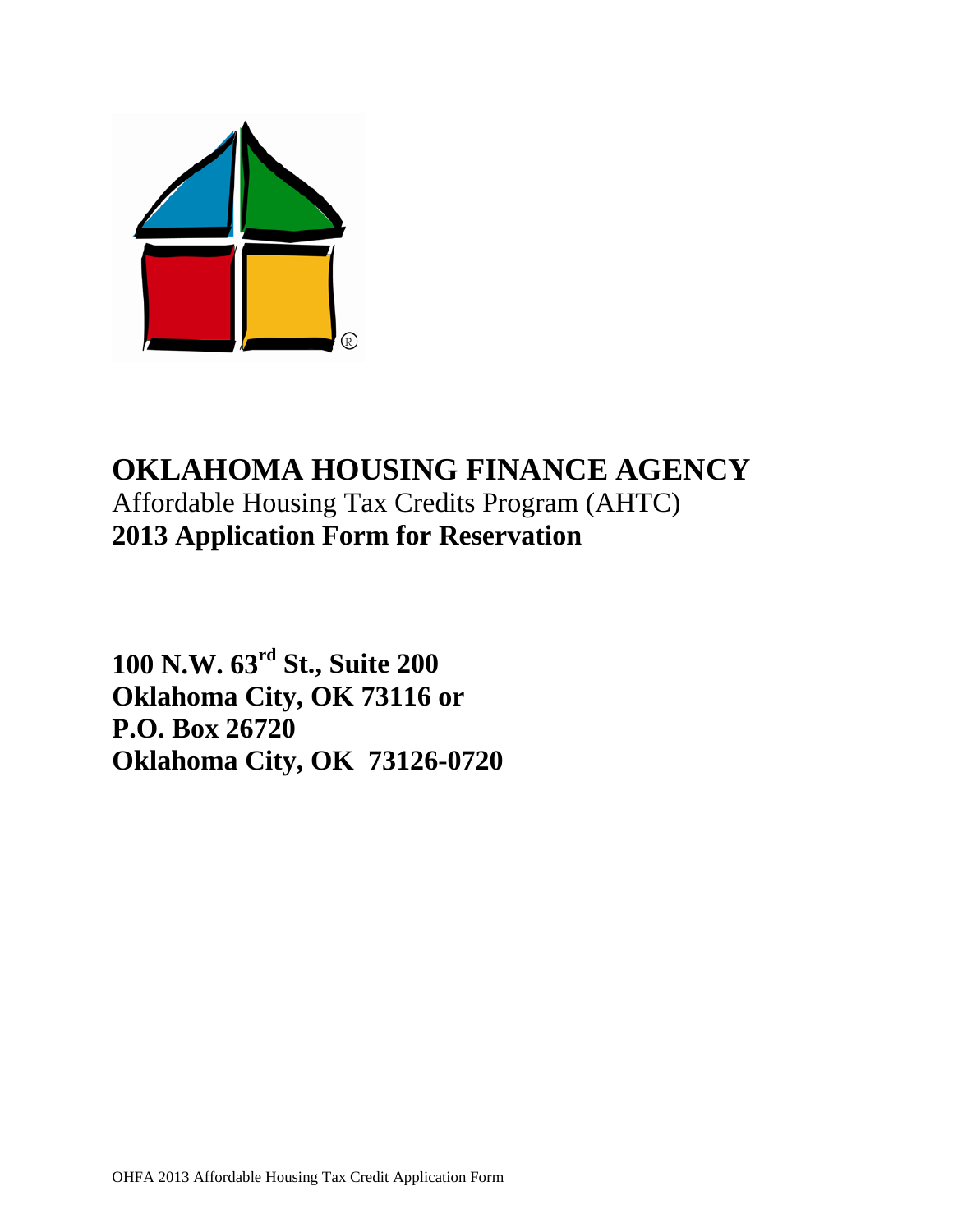# **AHTC Program Application Summary**

| <b>Development Name:</b>                                                                                                                                                                                                                                                                              |
|-------------------------------------------------------------------------------------------------------------------------------------------------------------------------------------------------------------------------------------------------------------------------------------------------------|
| Address:                                                                                                                                                                                                                                                                                              |
| Location, town:                                                                                                                                                                                                                                                                                       |
| County:                                                                                                                                                                                                                                                                                               |
| Ownership Entity:                                                                                                                                                                                                                                                                                     |
| <b>Managing General Partner:</b>                                                                                                                                                                                                                                                                      |
| <b>Management Agent:</b>                                                                                                                                                                                                                                                                              |
| $For-Profit$<br>Nonprofit<br>Applicant entity (check one):                                                                                                                                                                                                                                            |
| Funding sources: (check all that apply):<br>Multi-Family Bond Financing  <br><b>HOME</b><br><b>HTF</b><br>Linked Deposit<br>RHS Loan<br><b>Bond Financing</b><br><b>Conventional Loan</b><br>Other                                                                                                    |
| Project Base Subsidy (check one):<br>(identify source and # of<br>No<br>Yes  <br>units)                                                                                                                                                                                                               |
| Project Type (check one): Family $\Box$ Elderly $\Box$ Other $\Box$ (identify)                                                                                                                                                                                                                        |
| Acq/Rehab<br>Construction Type (check all that apply): New<br>$Rehab$    <br>One Story $\Box$<br>Townhouse<br>Multi-Story $\Box$<br>Garden                                                                                                                                                            |
| Minimum Set-Aside (to be reflected on the 8609's) (check one):<br>20% of the units at 50% of the Area Median Gross Income<br>40% of the units at 60% of the Area Median Gross Income                                                                                                                  |
| Targeted Set-Asides (indicate number of units):<br><u>units</u> at 50% of AMGI<br>_______ total proposed units __________ other<br>restricted<br>units at 60% of AMGI contact total proposed buildings contact to the set of AMGI contact to the proposed buildings<br>units<br>unrestricted (market) |
| Unit Mix:                                                                                                                                                                                                                                                                                             |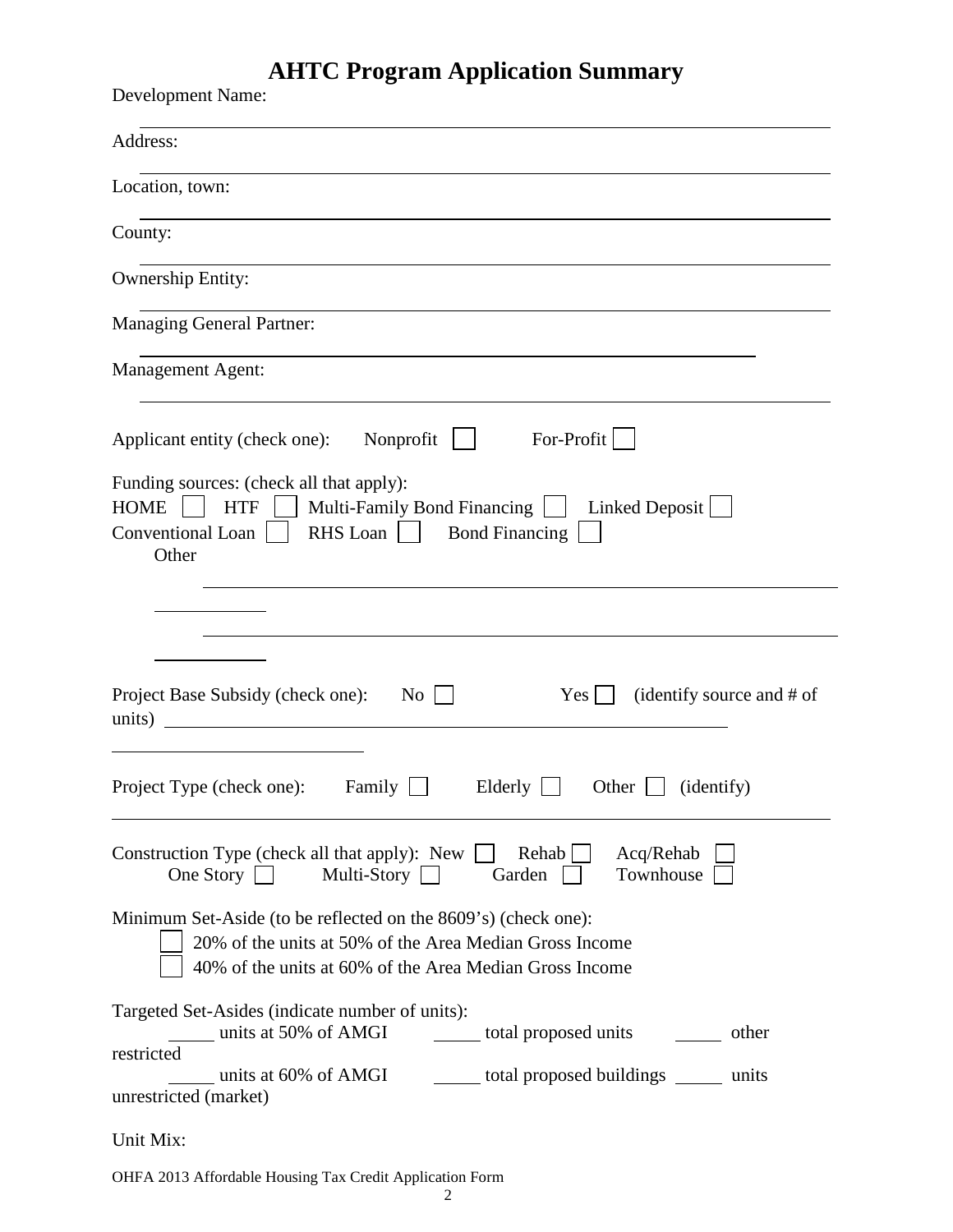| Number of<br><b>Bedrooms</b> | <b>Number of</b><br>units | <b>Net Rent</b> | <b>Utility</b><br><b>Allowance</b> | <b>Gross Rent</b> |
|------------------------------|---------------------------|-----------------|------------------------------------|-------------------|
|                              |                           |                 |                                    |                   |
|                              |                           |                 |                                    |                   |
|                              |                           |                 |                                    |                   |
|                              |                           |                 |                                    |                   |
|                              |                           |                 |                                    |                   |

\_\_\_\_\_\_\_\_\_\_\_\_\_\_\_\_\_\_\_\_\_\_\_\_\_\_\_\_ \_\_\_\_\_\_\_\_\_\_\_\_\_\_\_\_\_\_\_\_\_\_ Owner Signature Date

NOTE:It is the applicant's responsibility to confirm with OHFA that the application submitted is the current one in use.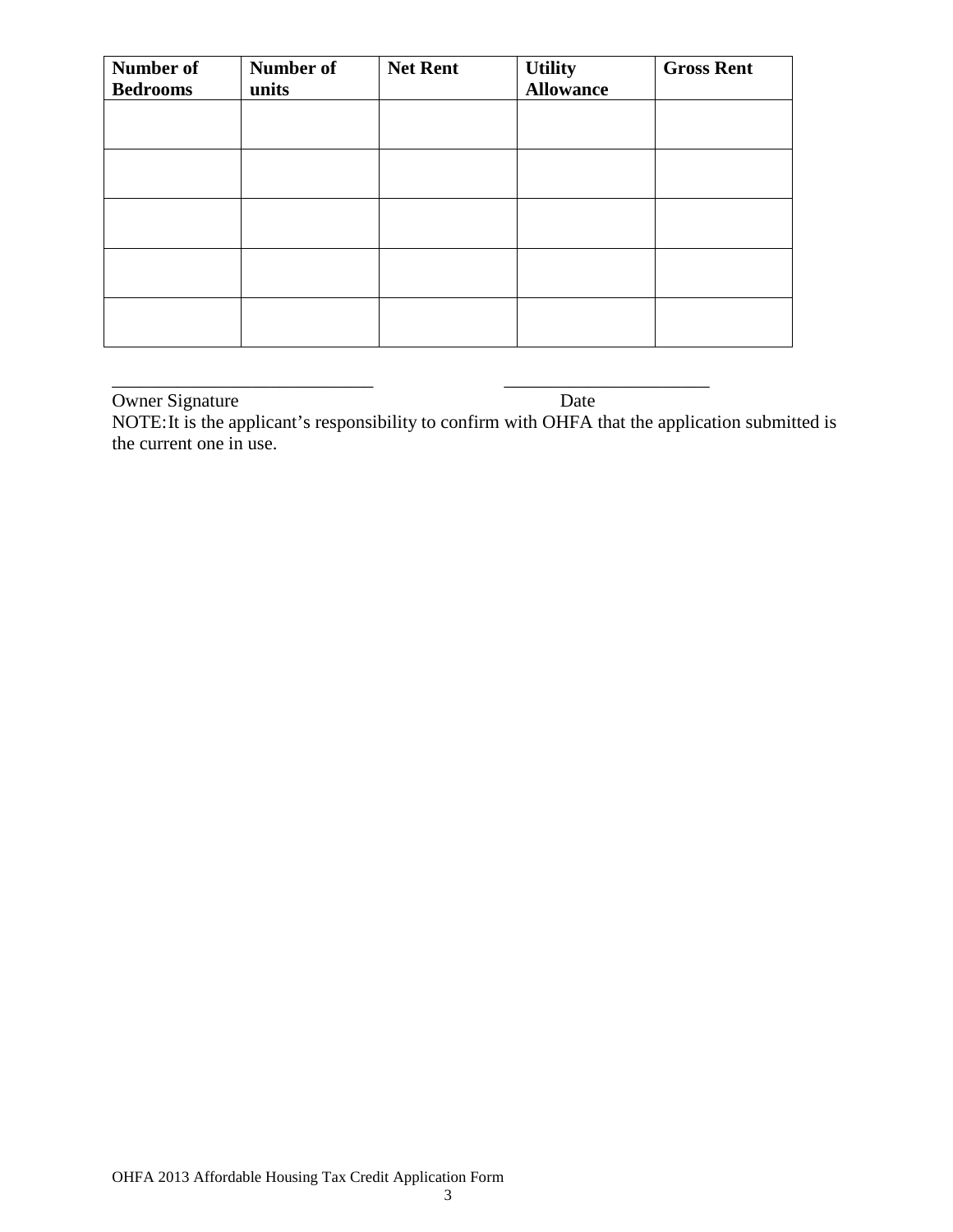# **DOCUMENT & TAB REQUIREMNTS FORMAT**

**In order to facilitate your Application's review, organize your Application and its required supporting documentation by submitting them in a three-ring binder. All pages are to be numbered sequentially within each tab. Handwritten numbering is acceptable.** 

**Check box to indicate completion.**

# **TAB #**

| <b>AHTC Program Application Summary and Application</b>                                                                                                       |           |
|---------------------------------------------------------------------------------------------------------------------------------------------------------------|-----------|
| <b>Source and Documentation of Utility Allowance, Project-Based</b><br>Rent Approval (if applicable), and National Non-Metro Documentation<br>(if applicable) |           |
| <b>Construction Cost Breakdown</b>                                                                                                                            |           |
| <b>15-Year Pro Forma</b>                                                                                                                                      |           |
| Letters of Credit/Funding Commitments for All Funding Sources,<br><b>Including Construction &amp; Permanent</b>                                               |           |
| <b>Syndication Commitment/Letter of Intent</b>                                                                                                                |           |
| <b>Location Map</b>                                                                                                                                           | 5         |
| <b>Notice Requirements</b>                                                                                                                                    |           |
| <b>Market Study</b>                                                                                                                                           |           |
| <b>Nonprofit Documentation (if applicable)</b>                                                                                                                |           |
| <b>Resolution of Support</b>                                                                                                                                  | 8         |
| <b>Capacity and Prior Performance Documentation and Identity</b><br>of Interest                                                                               |           |
| <b>Acquisition Credits/Ten-Year Holding Requirement (if applicable)</b>                                                                                       | 10        |
| Readiness To Proceed – Site Control, Preliminary Plans, and Zoning                                                                                            | 11        |
| <b>Certification for Section 42 Leasing Language</b>                                                                                                          | 12        |
| <b>Certification for Development Services</b>                                                                                                                 | <u>12</u> |
| <b>Certification on Acceptance of Referrals From the Local PHA/OHFA</b>                                                                                       | 12        |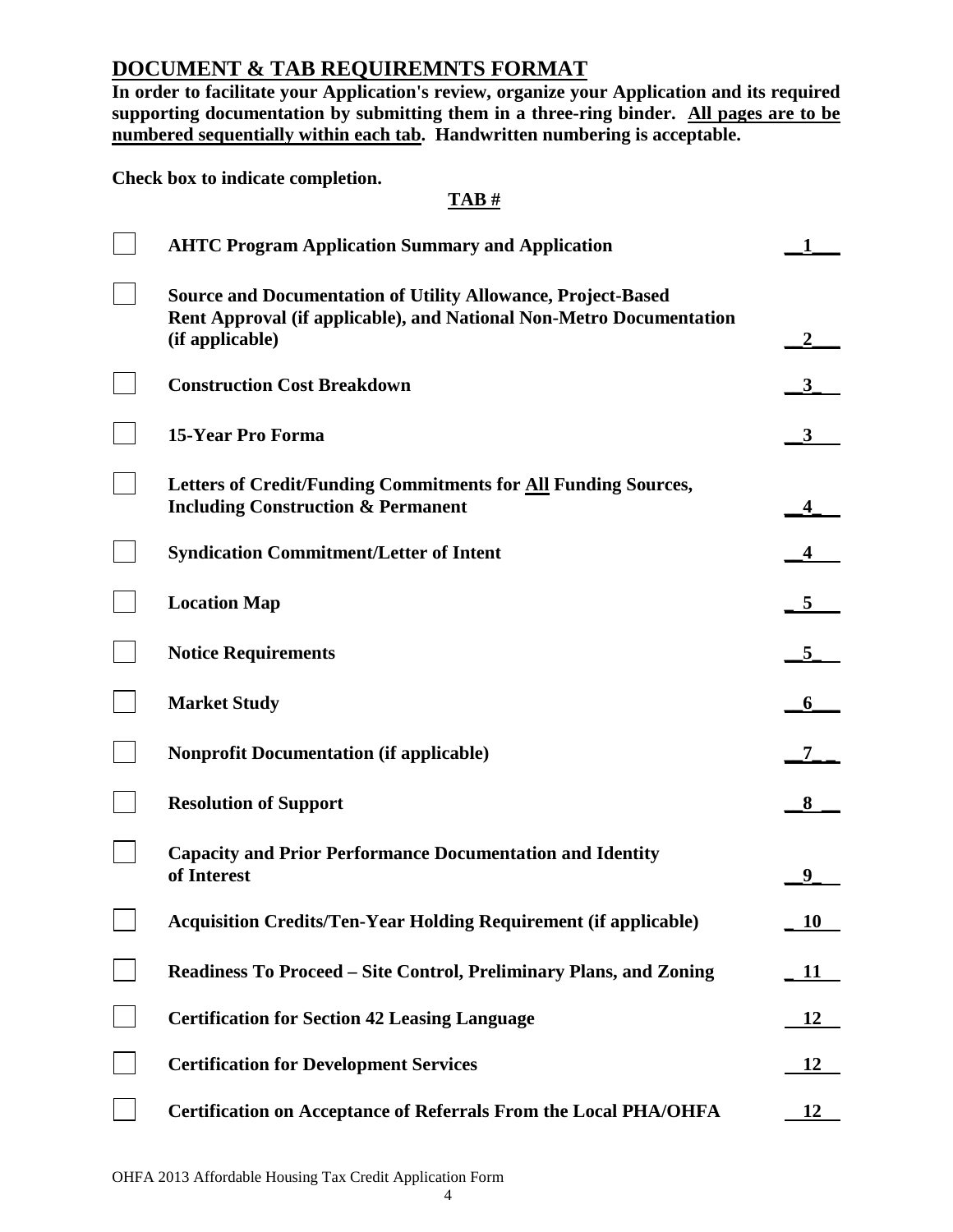| Capital Needs Assessment & C.N.A Certification (if applicable)         | 13        |
|------------------------------------------------------------------------|-----------|
| <b>Certification for Development Amenities</b>                         | 14        |
| <b>Development Amenities Waiver for Rehab Projects (if applicable)</b> | 14        |
|                                                                        |           |
| <b>EVALUATION AND RATING CRITERIA REVIEW</b>                           |           |
| <b>Applicant's Self Score Sheet &amp; Certification</b>                | 15        |
| <b>Income Targeting</b>                                                | 15        |
| <b>Term of Affordability</b>                                           | 15        |
| <b>Tenant/Special Needs Populations</b>                                | 15        |
| <b>Development Location and Housing Characteristics</b>                | 16        |
| <b>Incentivizing Expanded Distribution of Housing Credit Funds</b>     | <b>16</b> |
| <b>Development Leverage</b>                                            | <b>17</b> |
| <b>Community Support</b>                                               | 18        |
| <b>Development Team Experience</b>                                     | 19        |
| <b>Management Experience</b>                                           | 20        |
| <b>Tenant Populations of Individuals With Children</b>                 | 21        |
| <b>Tenant Populations of Elderly Individuals</b>                       | <u>21</u> |
| <b>Tenant Ownership</b>                                                | <u>22</u> |
| <b>Preservation of Affordable Housing Developments</b>                 | <u>23</u> |
| <b>Energy Efficiency</b>                                               | 24        |
| <b>Historic Nature</b>                                                 | 25        |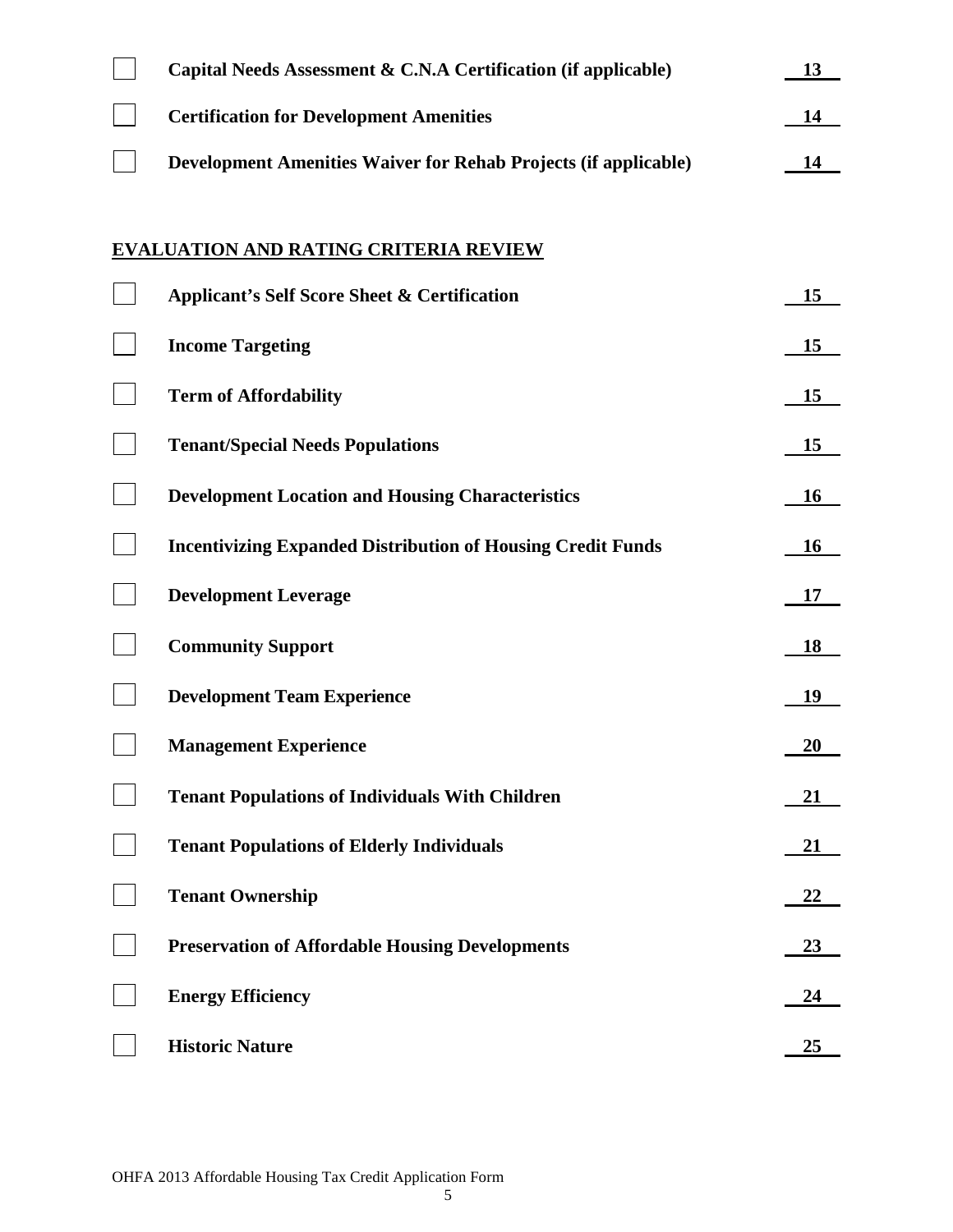## **OKLAHOMA HOUSING FINANCE AGENGY 2013 AFFORDABLE HOUSING TAX CREDIT APPLICATION FOR RESERVATION**

The Applicant must fill out *ALL* applicable parts of the Application form *FULLY* and include *ALL* documents and supplementary materials required. *ALL blanks must be typed and filled <u>out completely.</u>* If a section is not applicable, then mark it as such.

|  |  |  |  | I. GENERAL DEVELOPMENT INFORMATION |
|--|--|--|--|------------------------------------|
|--|--|--|--|------------------------------------|

|    | A. Development Name                                                                                                                                                                                                                                                                                                                        |                |  |
|----|--------------------------------------------------------------------------------------------------------------------------------------------------------------------------------------------------------------------------------------------------------------------------------------------------------------------------------------------|----------------|--|
|    |                                                                                                                                                                                                                                                                                                                                            |                |  |
|    |                                                                                                                                                                                                                                                                                                                                            |                |  |
|    | Allocation Year ____________ Application Cycle _________                                                                                                                                                                                                                                                                                   |                |  |
|    | Is this part of a multi-phase Development? $\vert$ Yes<br>No                                                                                                                                                                                                                                                                               |                |  |
|    | Are you purchasing land from a related party?<br>$ $   Yes<br>No                                                                                                                                                                                                                                                                           |                |  |
|    | B. Amount of Annual Credit Requested<br>\$<br>(From Part XIV)                                                                                                                                                                                                                                                                              |                |  |
|    | Rural 515<br>Other Rural<br>Check all applicable Set-asides: Nonprofit<br>General Pool<br>Elderly                                                                                                                                                                                                                                          |                |  |
|    | C. Type of Development Proposed (check all that apply)<br>New Construction<br>Rehabilitation<br>Rehabilitation and Acquisition with units occupied or suitable for occupancy on acquisition date.<br>Rehabilitation and Acquisition with units occupied or suitable for occupancy upon completion of<br>the rehabilitation.<br>Acquisition |                |  |
|    | N/A<br>D. If this is a Rehab project is it a past/current Tax Credit property?<br>Yes                                                                                                                                                                                                                                                      | N <sub>o</sub> |  |
|    | If yes, Explain and provide previous file number and end date of compliance period:                                                                                                                                                                                                                                                        |                |  |
|    | $\blacksquare$ Yes $\blacksquare$ No<br>E. Is this a USDA Rural Development (515, 538, or other) Development?                                                                                                                                                                                                                              |                |  |
| F. | Is this Development using <b>HOME</b> funding?<br>Yes                                                                                                                                                                                                                                                                                      | N <sub>o</sub> |  |
|    | G. Is this Development using Tax Exempt Bond financing?<br>Yes<br>(If "yes" it must be at least 50% of aggregate basis)                                                                                                                                                                                                                    | N <sub>o</sub> |  |
|    | H. Minimum Low-income Threshold for Credit eligibility (check one)                                                                                                                                                                                                                                                                         |                |  |
|    | 20% of the units serving households at 50% of the Area Median Income<br>40% of the units serving households at 60% of the Area Median Income                                                                                                                                                                                               |                |  |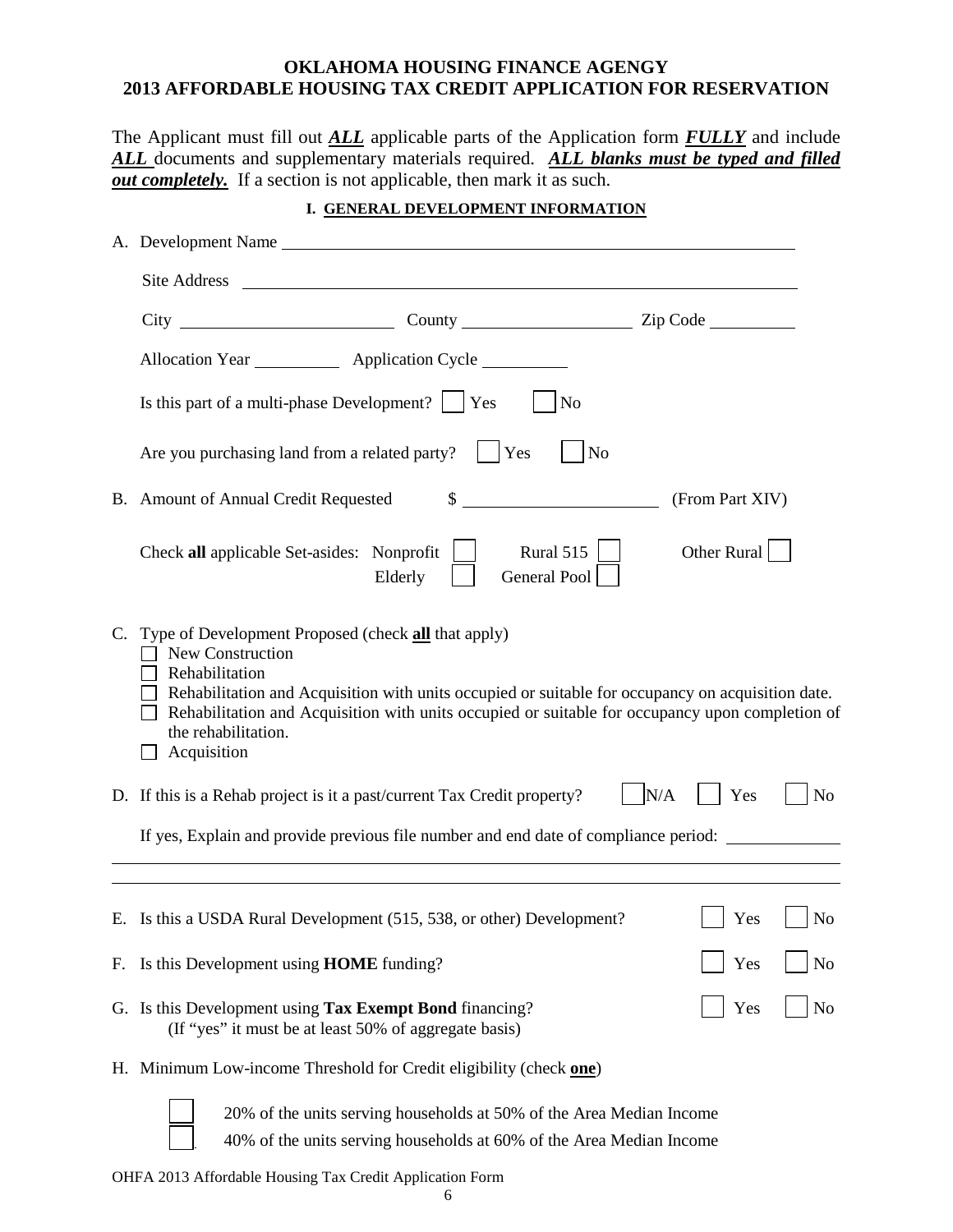| I. Low-Income Compliance Period                                                             |
|---------------------------------------------------------------------------------------------|
| This Development will remain low-income with occupancy described above for<br>(up to $40$ ) |
| years.                                                                                      |
|                                                                                             |

| J. | <b>Total Low-income Targeting</b><br>(%) of the Low-Income Units will serve households at ___% of the Area Median Income<br>(# )                                                                                                   |
|----|------------------------------------------------------------------------------------------------------------------------------------------------------------------------------------------------------------------------------------|
|    | $\frac{(\%)}{0}$ of the Low-Income Units will serve households at $\_\%$ of the Area Median Income<br>(# )                                                                                                                         |
|    | $\frac{(\%)}{(\%)}$ of the Low-Income Units will serve households at ___% of the Area Median Income<br>(#)                                                                                                                         |
|    | K. Total number of Buildings with residential units ______<br>Total number of Buildings                                                                                                                                            |
|    | L. Type of Housing:     Multifamily     Single Family                                                                                                                                                                              |
|    | M. Type of Units<br>Townhomes<br>Semi-Detached<br>Detached<br>Apartments<br>SRO<br>Manufactured                                                                                                                                    |
|    | N <sub>o</sub><br>N. Number of Floors in the Tallest Building _____; Elevator Construction?<br>Yes                                                                                                                                 |
|    | O. Targeting of Units (Indicate type and % of units) - can total more than 100%                                                                                                                                                    |
|    |                                                                                                                                                                                                                                    |
|    | N <sub>o</sub><br>P. Is this Development located in a Metropolitan Statistical Area?<br>Yes                                                                                                                                        |
|    | Q. Census Tract Number                                                                                                                                                                                                             |
|    | Yes<br>R. Does this Development qualify for 130% increase in basis?<br>N <sub>o</sub>                                                                                                                                              |
|    | If yes, mark the appropriate box. Only one box can be marked.<br><b>Qualified Census Tract</b><br>  Difficult to Develop Area<br>General Adjustment boost<br>Submit evidence of eligibility for QCT/DDA in Tab# 16                 |
|    | S. State Senate District: State House District: Congressional District:                                                                                                                                                            |
|    | T. Is the site part of an organized plan?<br>Yes<br>N <sub>o</sub><br>If yes, explain and provide documentation.<br><b>Tab#11</b>                                                                                                  |
|    | U. Site Control is a <b>requirement</b> for eligibility for a Tax Credit reservation.<br>Is site currently under control?<br>Yes<br>N <sub>o</sub><br>If yes, control is in the form of: (Include documentation):<br><b>Tab#11</b> |
|    | Option<br>Other (specify)<br>Lease<br>Deed<br><b>Expiration Date:</b>                                                                                                                                                              |
|    | Yes<br>V. Is site properly zoned?<br>N <sub>o</sub><br>Include documentation from entity providing zoning.<br><b>Tab#11</b>                                                                                                        |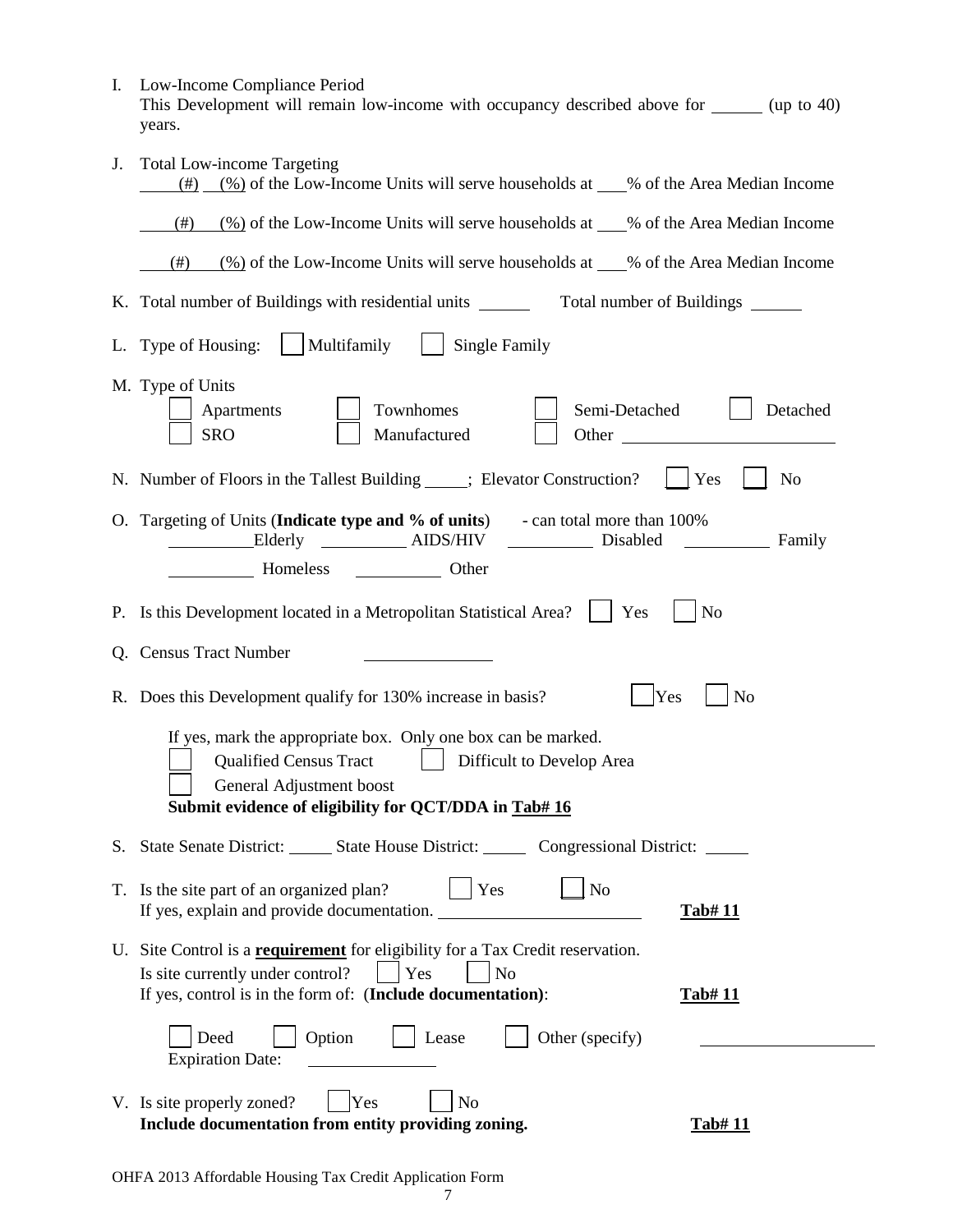|                                                                                                                                                                                                                                                                                                                                                                                                                                                                            |                         | W. Are all utilities available to and of the appropriate size for the Development? |                                                                                            | Tab#11            |
|----------------------------------------------------------------------------------------------------------------------------------------------------------------------------------------------------------------------------------------------------------------------------------------------------------------------------------------------------------------------------------------------------------------------------------------------------------------------------|-------------------------|------------------------------------------------------------------------------------|--------------------------------------------------------------------------------------------|-------------------|
|                                                                                                                                                                                                                                                                                                                                                                                                                                                                            | Yes                     |                                                                                    | No If no, provide explanation, including dates, when all utilities will be available.      |                   |
|                                                                                                                                                                                                                                                                                                                                                                                                                                                                            |                         |                                                                                    |                                                                                            |                   |
|                                                                                                                                                                                                                                                                                                                                                                                                                                                                            |                         |                                                                                    |                                                                                            |                   |
|                                                                                                                                                                                                                                                                                                                                                                                                                                                                            |                         | X. Legal description of the property as identified in the Site Control document.   |                                                                                            |                   |
|                                                                                                                                                                                                                                                                                                                                                                                                                                                                            |                         |                                                                                    |                                                                                            |                   |
|                                                                                                                                                                                                                                                                                                                                                                                                                                                                            |                         |                                                                                    |                                                                                            |                   |
|                                                                                                                                                                                                                                                                                                                                                                                                                                                                            |                         |                                                                                    | Y. If Development includes acquiring Buildings, Buildings acquired or to be acquired from: |                   |
|                                                                                                                                                                                                                                                                                                                                                                                                                                                                            |                         | <b>Related Party</b>                                                               | <b>Unrelated Party</b>                                                                     |                   |
| Z. List below, by Building address, the date the Building(s) was/were last Placed-In-Service, date the<br>Building was or will be acquired, and the number of years between the date the Building was last<br>Placed-In-Service and date of acquisition. If applicable, Applicant must submit evidence of approved<br>waiver of ten-year rule by a letter ruling from the IRS. Attorney's opinion must be submitted if<br>Building(s) is to be included in Eligible Basis. |                         |                                                                                    |                                                                                            |                   |
|                                                                                                                                                                                                                                                                                                                                                                                                                                                                            | <b>Building Address</b> | Last Placed-In-Service<br>Date                                                     | <b>Acquisition Date</b>                                                                    | # Years since PIS |
|                                                                                                                                                                                                                                                                                                                                                                                                                                                                            |                         |                                                                                    |                                                                                            |                   |
|                                                                                                                                                                                                                                                                                                                                                                                                                                                                            |                         |                                                                                    |                                                                                            |                   |
|                                                                                                                                                                                                                                                                                                                                                                                                                                                                            |                         |                                                                                    |                                                                                            |                   |
|                                                                                                                                                                                                                                                                                                                                                                                                                                                                            |                         |                                                                                    |                                                                                            |                   |
|                                                                                                                                                                                                                                                                                                                                                                                                                                                                            |                         |                                                                                    |                                                                                            |                   |
|                                                                                                                                                                                                                                                                                                                                                                                                                                                                            |                         |                                                                                    |                                                                                            |                   |
|                                                                                                                                                                                                                                                                                                                                                                                                                                                                            |                         |                                                                                    |                                                                                            |                   |
|                                                                                                                                                                                                                                                                                                                                                                                                                                                                            |                         |                                                                                    |                                                                                            |                   |
|                                                                                                                                                                                                                                                                                                                                                                                                                                                                            |                         |                                                                                    |                                                                                            |                   |
|                                                                                                                                                                                                                                                                                                                                                                                                                                                                            |                         |                                                                                    |                                                                                            |                   |
|                                                                                                                                                                                                                                                                                                                                                                                                                                                                            |                         |                                                                                    |                                                                                            |                   |

## **WHEN IS THE ACQUISITION PLACED-IN-SERVICE?**

- **IF HABITABLE, THE DATE THE BUILDING IS "READY AND AVAILABLE" FOR ITS SPECIFICALLY DESIGNED FUNCTION.**
- **IF** *NOT* **HABITABLE, THE PLACED-IN-SERVICE DATE WILL BE THE SAME AS THE REHAB PLACED-IN-SERVICE DATE, WHEN THE BUILDING IS HABITABLE.**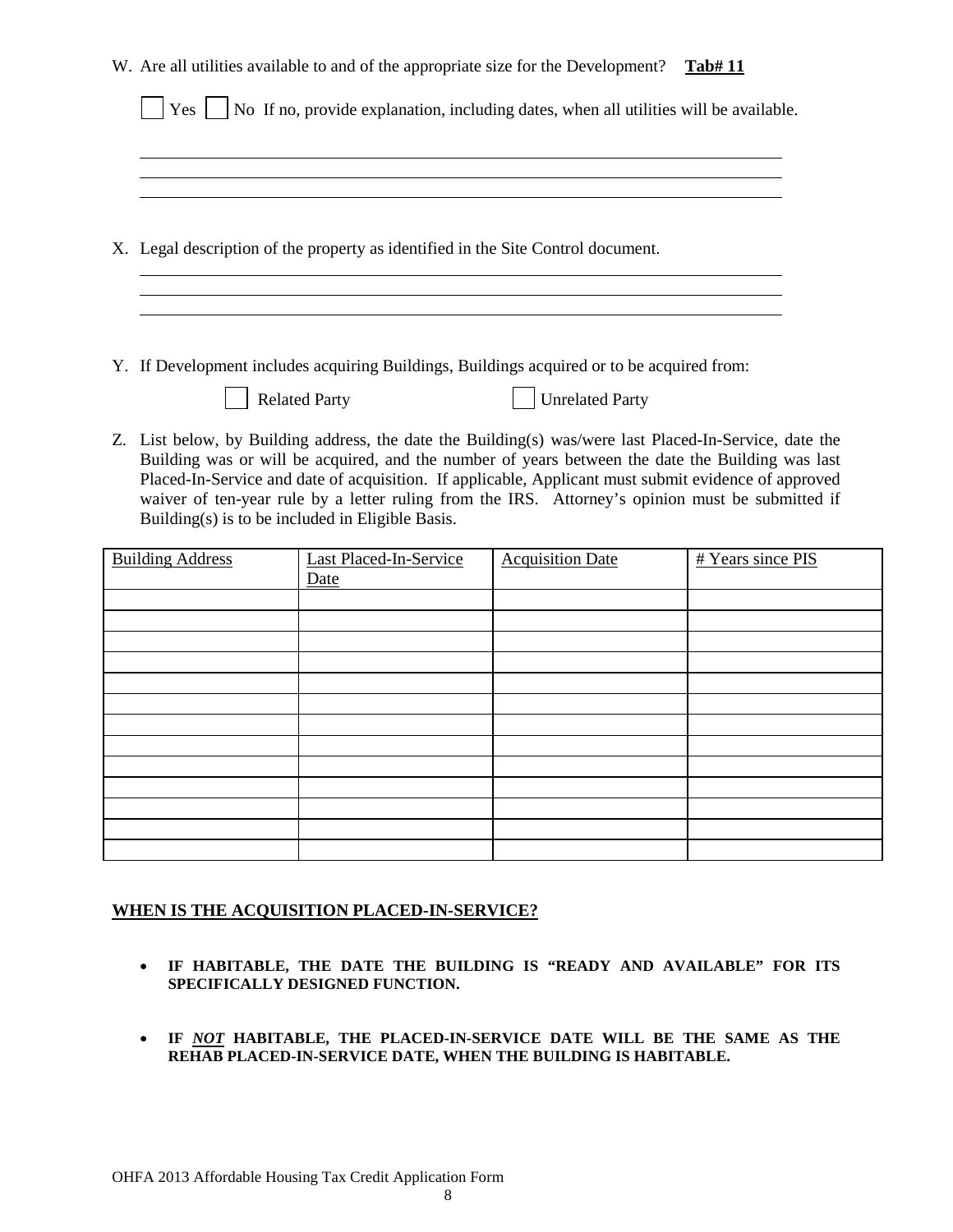## **II. OWNER/APPLICANT INFORMATION**

| Street Address <u>and a street of the street and the street and the street</u>                                                                                                                                                |                                                                                              |                                     |
|-------------------------------------------------------------------------------------------------------------------------------------------------------------------------------------------------------------------------------|----------------------------------------------------------------------------------------------|-------------------------------------|
|                                                                                                                                                                                                                               |                                                                                              | $\mathsf{Zip} \; \mathsf{Code}$     |
| Phone $( )$ Fax $( )$                                                                                                                                                                                                         |                                                                                              |                                     |
| Taxpayer I.D. (Owner)                                                                                                                                                                                                         |                                                                                              |                                     |
| Owner and the contract of the contract of the contract of the contract of the contract of the contract of the contract of the contract of the contract of the contract of the contract of the contract of the contract of the |                                                                                              |                                     |
|                                                                                                                                                                                                                               |                                                                                              |                                     |
|                                                                                                                                                                                                                               |                                                                                              |                                     |
|                                                                                                                                                                                                                               |                                                                                              | Contact Person (name, title) Fax () |
| Type of Ownership:<br>General Partnership<br><b>Limited Partnership</b><br>Limited Liability Co<br>Corporation<br>Individual                                                                                                  | Nonprofit Corporation<br><b>Local Government</b><br>Housing Agency<br>$\Box$ Other (specify) |                                     |
| B. Legal Status of Owner                                                                                                                                                                                                      |                                                                                              |                                     |
| Incorporated                                                                                                                                                                                                                  | Registered                                                                                   | Chartered                           |
| C. Nonprofit Status of Owner                                                                                                                                                                                                  |                                                                                              |                                     |
| $501(c)$ (3)                                                                                                                                                                                                                  | $501(c)$ (4)                                                                                 | 501(a) Exemption                    |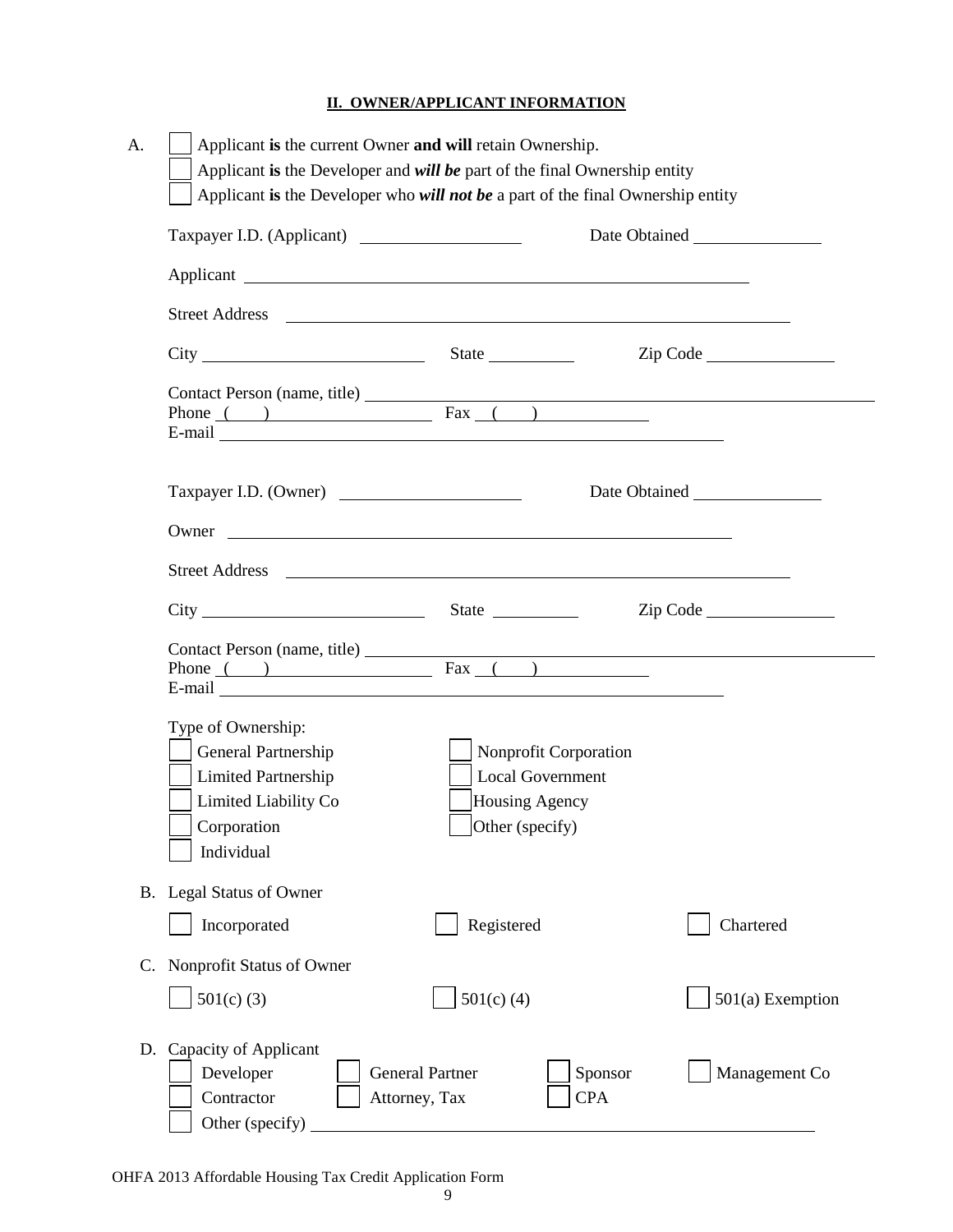E. Contact Person during Application Process:

| Name                                                                                                                                                                                                                                 | Title            |  |  |  |
|--------------------------------------------------------------------------------------------------------------------------------------------------------------------------------------------------------------------------------------|------------------|--|--|--|
|                                                                                                                                                                                                                                      |                  |  |  |  |
|                                                                                                                                                                                                                                      |                  |  |  |  |
|                                                                                                                                                                                                                                      |                  |  |  |  |
| Phone $\qquad)$                                                                                                                                                                                                                      | $\text{Fax}$ ( ) |  |  |  |
| Capacity (i.e. sponsor, consultant, etc.)                                                                                                                                                                                            |                  |  |  |  |
| E-mail <u>example and the set of the set of the set of the set of the set of the set of the set of the set of the set of the set of the set of the set of the set of the set of the set of the set of the set of the set of the </u> |                  |  |  |  |
|                                                                                                                                                                                                                                      |                  |  |  |  |

This person(s) will be designated as the contact respecting all issues concerning this Application. \* It is the responsibility of the Applicant to notify OHFA of any changes in the contact person. This notification should be sent in writing to the Housing Development Team as soon as the change occurs.

#### **III. CONTACT INFORMATION**

#### A. Detailed contact information: **Please do not list any personal Social Security Numbers.**

| Developer                                                                                                                                                                                                                      |                                                                                                                                                                                                                                |
|--------------------------------------------------------------------------------------------------------------------------------------------------------------------------------------------------------------------------------|--------------------------------------------------------------------------------------------------------------------------------------------------------------------------------------------------------------------------------|
|                                                                                                                                                                                                                                |                                                                                                                                                                                                                                |
|                                                                                                                                                                                                                                | Address and the contract of the contract of the contract of the contract of the contract of the contract of the contract of the contract of the contract of the contract of the contract of the contract of the contract of th |
| City, State, Zip                                                                                                                                                                                                               |                                                                                                                                                                                                                                |
| Phone $($ $)$                                                                                                                                                                                                                  | $\text{Fax}$ ( )                                                                                                                                                                                                               |
|                                                                                                                                                                                                                                |                                                                                                                                                                                                                                |
| <b>General Partner or Managing Member</b>                                                                                                                                                                                      |                                                                                                                                                                                                                                |
|                                                                                                                                                                                                                                |                                                                                                                                                                                                                                |
|                                                                                                                                                                                                                                |                                                                                                                                                                                                                                |
| Address and the contract of the contract of the contract of the contract of the contract of the contract of the contract of the contract of the contract of the contract of the contract of the contract of the contract of th |                                                                                                                                                                                                                                |
|                                                                                                                                                                                                                                |                                                                                                                                                                                                                                |
| City, State, Zip<br>Phone ( ) Fax ( ) Percentage of Ownership                                                                                                                                                                  |                                                                                                                                                                                                                                |
|                                                                                                                                                                                                                                |                                                                                                                                                                                                                                |
|                                                                                                                                                                                                                                |                                                                                                                                                                                                                                |
| <u>Contractor</u>                                                                                                                                                                                                              |                                                                                                                                                                                                                                |
|                                                                                                                                                                                                                                |                                                                                                                                                                                                                                |
| Address and the contract of the contract of the contract of the contract of the contract of the contract of the contract of the contract of the contract of the contract of the contract of the contract of the contract of th |                                                                                                                                                                                                                                |
| City, State, Zip                                                                                                                                                                                                               |                                                                                                                                                                                                                                |
| Phone $($ $)$                                                                                                                                                                                                                  | $\text{Fax}$ ( )                                                                                                                                                                                                               |
|                                                                                                                                                                                                                                |                                                                                                                                                                                                                                |
|                                                                                                                                                                                                                                | Management Company Tax Id #                                                                                                                                                                                                    |
|                                                                                                                                                                                                                                |                                                                                                                                                                                                                                |
| Address and the contract of the contract of the contract of the contract of the contract of the contract of the contract of the contract of the contract of the contract of the contract of the contract of the contract of th |                                                                                                                                                                                                                                |
| City, State, Zip $\overline{\phantom{a}}$                                                                                                                                                                                      |                                                                                                                                                                                                                                |
| Phone $($ $)$                                                                                                                                                                                                                  | Fax $($ $)$                                                                                                                                                                                                                    |
|                                                                                                                                                                                                                                |                                                                                                                                                                                                                                |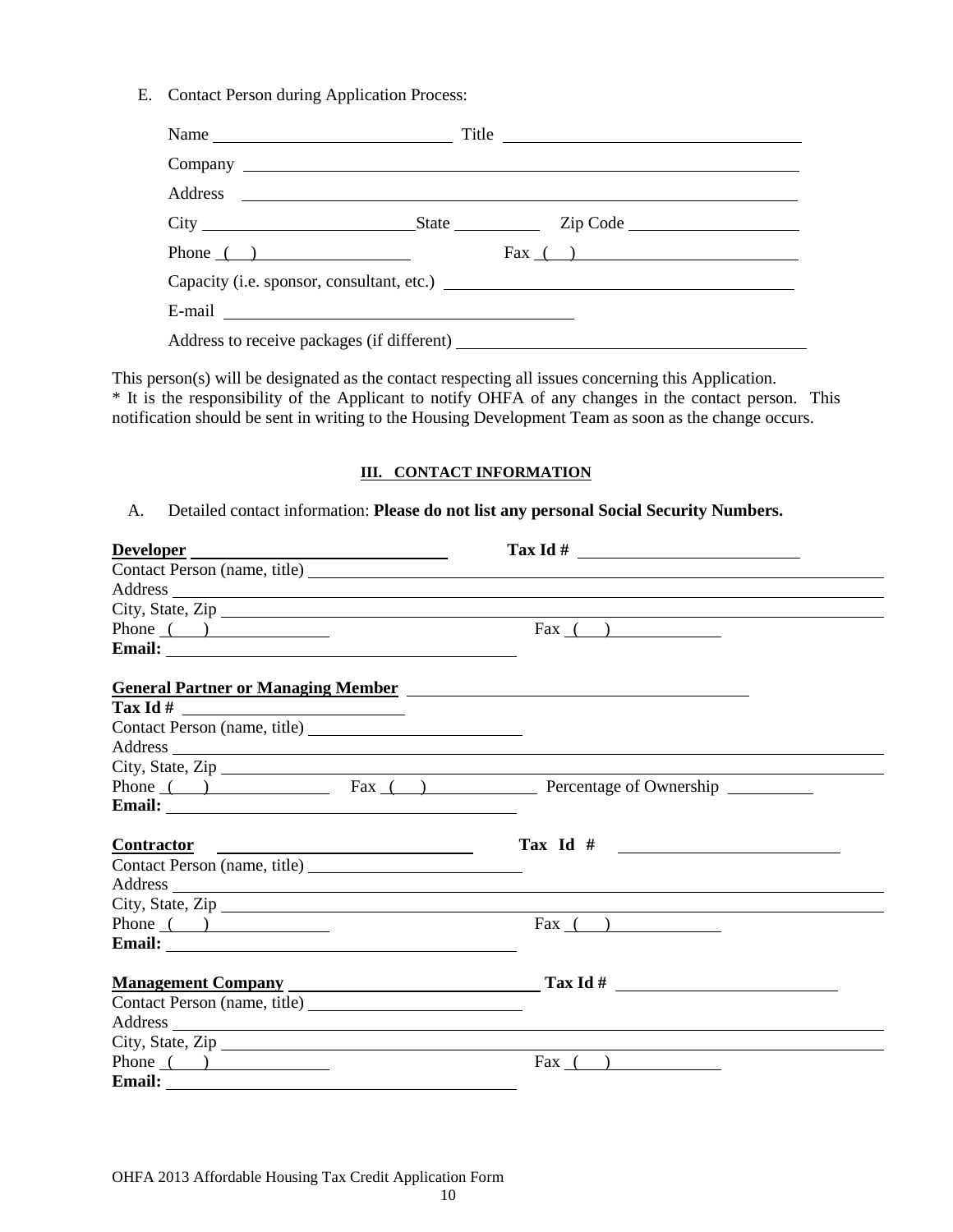| <b>Nonprofit Participant</b>     |                                                                                                                                                                                                                                |
|----------------------------------|--------------------------------------------------------------------------------------------------------------------------------------------------------------------------------------------------------------------------------|
|                                  | $Organization$ $Tax Id#$                                                                                                                                                                                                       |
|                                  |                                                                                                                                                                                                                                |
|                                  | Address and the contract of the contract of the contract of the contract of the contract of the contract of the contract of the contract of the contract of the contract of the contract of the contract of the contract of th |
|                                  |                                                                                                                                                                                                                                |
|                                  | Phone ( ) Fax ( ) Non-Profit Status Non-Profit Status                                                                                                                                                                          |
|                                  |                                                                                                                                                                                                                                |
|                                  | Consultant/Packager Tax Id #                                                                                                                                                                                                   |
|                                  |                                                                                                                                                                                                                                |
|                                  | Address and the contract of the contract of the contract of the contract of the contract of the contract of the contract of the contract of the contract of the contract of the contract of the contract of the contract of th |
|                                  | City, State, Zip                                                                                                                                                                                                               |
| Phone $($ $)$                    | $\text{Fax}$ ( )                                                                                                                                                                                                               |
|                                  |                                                                                                                                                                                                                                |
|                                  |                                                                                                                                                                                                                                |
|                                  | Attorney<br>Contact Person (name, title) Tax Id #                                                                                                                                                                              |
|                                  | Address and the contract of the contract of the contract of the contract of the contract of the contract of the contract of the contract of the contract of the contract of the contract of the contract of the contract of th |
|                                  | City, State, Zip                                                                                                                                                                                                               |
| Phone $\qquad)$                  | $\text{Fax}$ ( )                                                                                                                                                                                                               |
|                                  |                                                                                                                                                                                                                                |
|                                  |                                                                                                                                                                                                                                |
|                                  |                                                                                                                                                                                                                                |
|                                  | Address experience and the contract of the contract of the contract of the contract of the contract of the contract of the contract of the contract of the contract of the contract of the contract of the contract of the con |
| City, State, Zip                 |                                                                                                                                                                                                                                |
| Phone $($ $)$                    | Fax $($ $)$                                                                                                                                                                                                                    |
|                                  |                                                                                                                                                                                                                                |
| Accountant/Tax Professional 2008 |                                                                                                                                                                                                                                |
|                                  |                                                                                                                                                                                                                                |
|                                  |                                                                                                                                                                                                                                |
|                                  |                                                                                                                                                                                                                                |
| City, State, Zip                 |                                                                                                                                                                                                                                |
| Phone $($ $)$                    | Fax $($ $)$                                                                                                                                                                                                                    |
|                                  |                                                                                                                                                                                                                                |
|                                  |                                                                                                                                                                                                                                |

Add any other Development Team Member for which points are being claimed. Add additional pages as necessary.

# **For Rehab Projects:**

#### **Current Site Manager** (name)

| Address          |     |  |
|------------------|-----|--|
| City, State, Zip |     |  |
| Phone            | Fax |  |
| <b>Email:</b>    |     |  |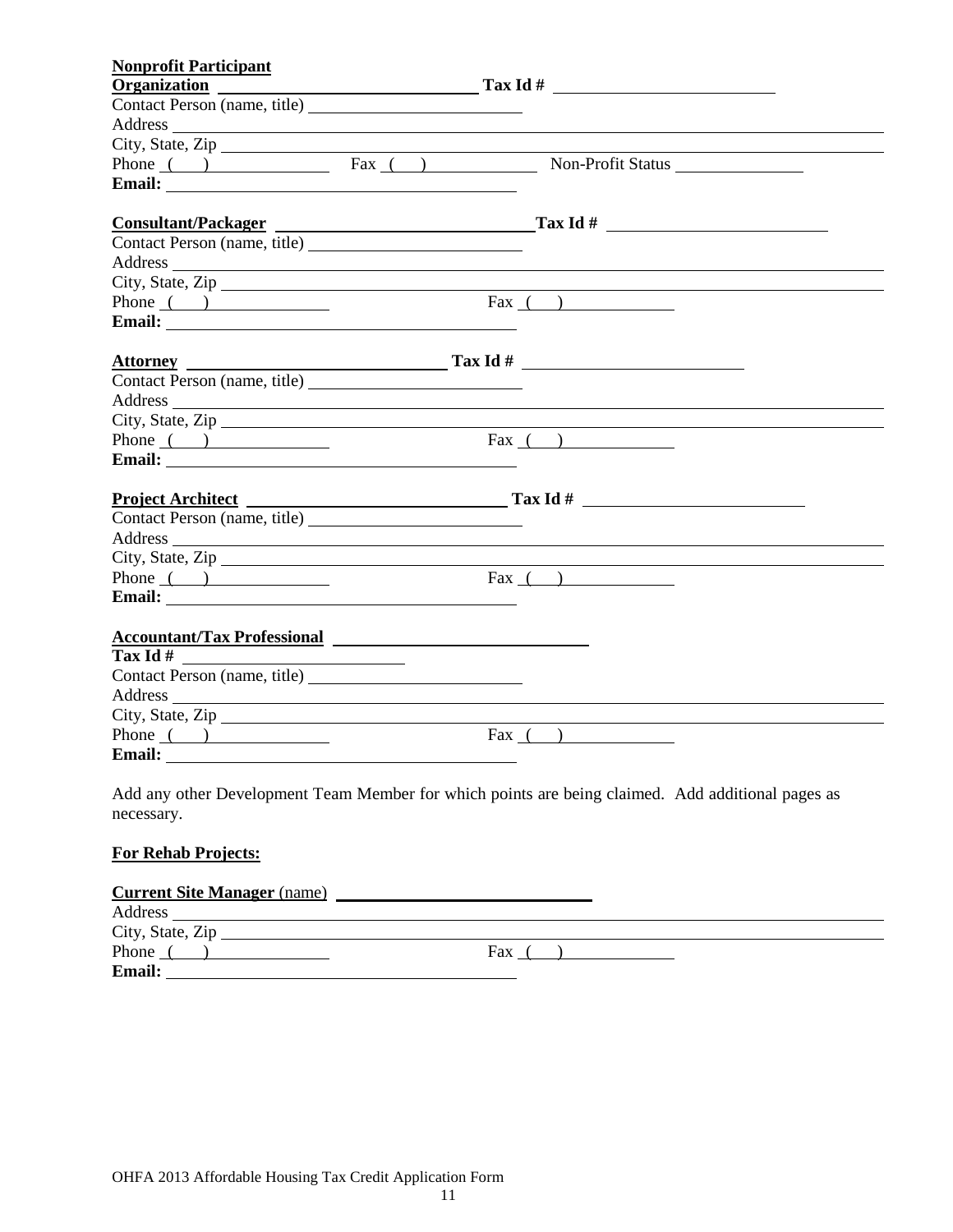#### **IV. APPLICABLE FRACTION DETERMINATION**

**Total Site / Acreage**

|   |                                               |                        | <b>Amount of Square</b> |
|---|-----------------------------------------------|------------------------|-------------------------|
|   |                                               | <b>Number of Units</b> | Footage                 |
| A | <b>Commercial Use -not common</b>             | XXXXXXXXXXXXXXXX       |                         |
| в | <b>Employee or Owner-Occupied Residential</b> |                        |                         |
|   | <b>Units</b>                                  |                        |                         |
| C | <b>Common Use - not including B</b>           | XXXXXXXXXXXXXXXX       |                         |
| D | <b>Low Income Residential Units</b>           |                        |                         |
| Е | Non Low Income (like Market) Residential      |                        |                         |
|   | <b>Units</b>                                  |                        |                         |
| F | Total Residential Units - B+D+E               |                        |                         |
| G | Total of all Buildings $- A + B + C + D + E$  |                        |                         |

Divide line D by the sum of lines D and E. Enter the percentages in the spaces provided. Calculate a percentage for each column, units and square footage.

 $\frac{9}{6}$ 

The lower of the two percentages must be used when calculating Credits using the basis method.

| <b>LIHTC Units</b><br><b>HOME Units</b> | Development Based Assisted Units                                                                                   |                               |                         |
|-----------------------------------------|--------------------------------------------------------------------------------------------------------------------|-------------------------------|-------------------------|
|                                         | (Rents approved by HUD or other issuer?)                                                                           | Yes                           | N <sub>o</sub>          |
|                                         | Other Restricted Units (Specify) _______________                                                                   |                               |                         |
|                                         |                                                                                                                    | V. TENANT UTILITY INFORMATION |                         |
| A.                                      | Indicate which of the following costs (if any) are paid by the tenant                                              |                               |                         |
|                                         | Heating _______ Hot Water ______ Air Conditioning _____                                                            |                               | Water                   |
|                                         | Cooking Sewer Electricity Cooking Sewer                                                                            |                               | Trash                   |
|                                         | Please specify if utility is gas or electric: ___________________________________                                  |                               |                         |
| <b>B.</b>                               | Utility Allowance by bedroom size                                                                                  |                               |                         |
|                                         | (Identify MF or SF or by square footage of unit if more than one square footage per bedroom size.)                 |                               |                         |
|                                         | 0 BDRM \$ 1 BDRM \$ 2 BDRM \$ 2 BDRM \$ 2 BDRM \$                                                                  |                               |                         |
|                                         |                                                                                                                    |                               |                         |
|                                         | Source of Utility Allowance Information (Check One) Documentation Required<br>(Show how utility allowance derived) |                               | Tab#2                   |
|                                         | Public Housing Authority                                                                                           | Utility Company $\vert \vert$ | Other (Specify) $\vert$ |
|                                         |                                                                                                                    |                               |                         |

Effective Date of Source Information: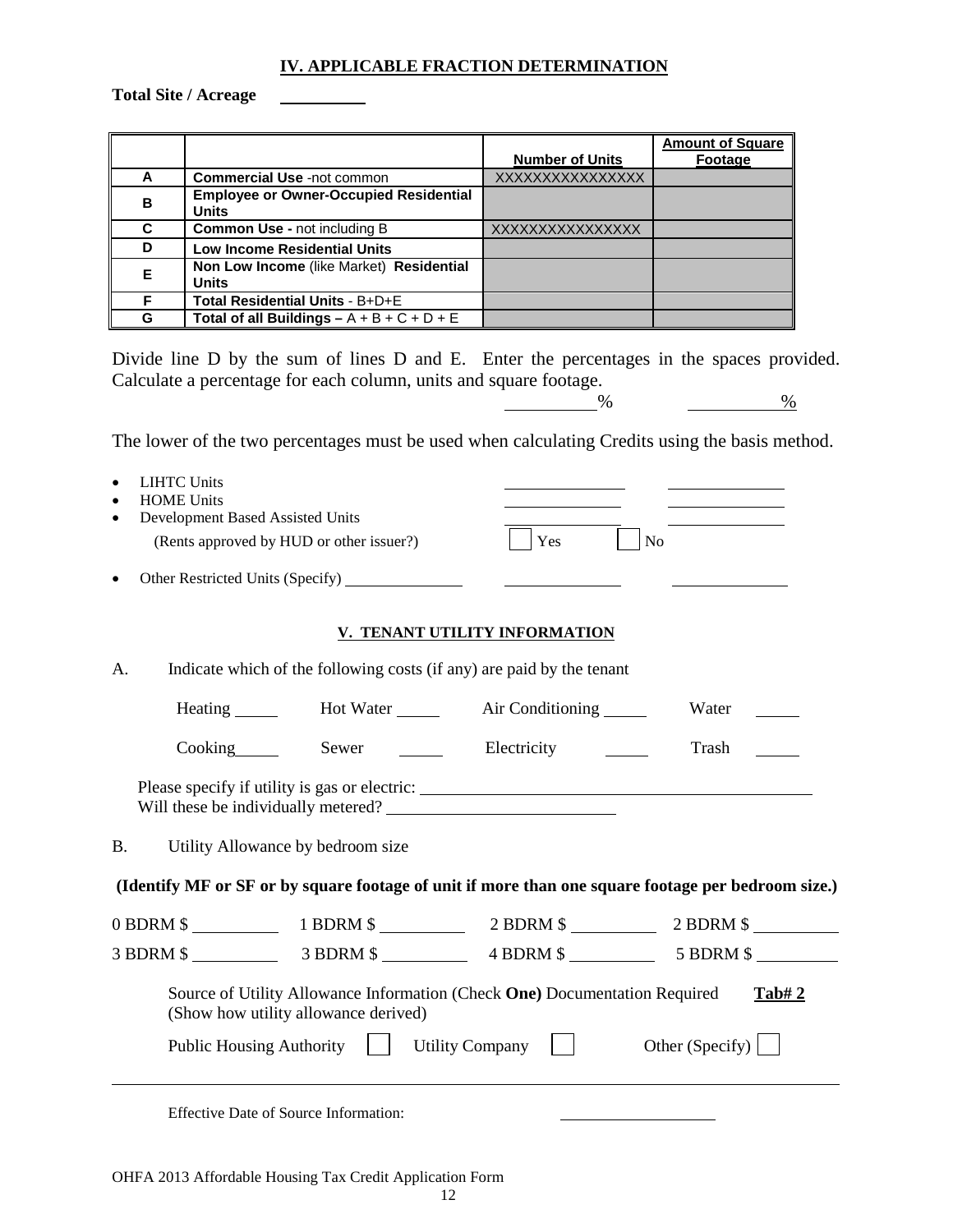#### **VI. DEVELOPMENT FINANCING (SOURCES OF FUNDS)**

#### **A. CONSTRUCTION FINANCING**

List all financing Commitments, including grants and Tax Credit equity. **If the Applicant plans to finance part or all of the Development out of its own resources, the Applicant must prove to OHFA's satisfaction that such resources are available and Committed solely for this purpose.** Any Owner equity contributions or deferred fees must also be listed below if the funds will provide a source of financing. Do not include "other" tangible (but not cash) contributions (i.e. discounted materials, fee waivers, etc).

| Source                                                                              |                                                                         |                       | Interest                       |                                  | Commitment                |
|-------------------------------------------------------------------------------------|-------------------------------------------------------------------------|-----------------------|--------------------------------|----------------------------------|---------------------------|
| No.                                                                                 | Name of Lender or Other Source                                          | Principal             | Rate                           | Term                             | Date                      |
| 1.                                                                                  |                                                                         |                       | $\%$                           |                                  |                           |
| 2.                                                                                  |                                                                         |                       | $\%$                           |                                  |                           |
| 3.                                                                                  |                                                                         |                       | $\%$                           |                                  |                           |
| $\overline{4}$ .                                                                    |                                                                         |                       | $\%$                           |                                  |                           |
| 5.                                                                                  |                                                                         |                       | $\frac{0}{0}$                  |                                  |                           |
|                                                                                     | <b>Total Residential Construction Funds</b>                             |                       |                                |                                  |                           |
|                                                                                     | Complete the following for each Construction Lender or source of funds. |                       |                                |                                  |                           |
|                                                                                     |                                                                         |                       |                                |                                  |                           |
|                                                                                     |                                                                         |                       |                                |                                  |                           |
|                                                                                     |                                                                         |                       |                                |                                  |                           |
|                                                                                     |                                                                         |                       |                                | Phone                            |                           |
|                                                                                     |                                                                         |                       |                                |                                  |                           |
|                                                                                     | $\vert$ Federal<br><b>Type:</b> $\Box$ Conventional $\Box$ CDBG         | <b>HOME</b>           |                                | Local Gov't $\vert$ Owner Equity |                           |
| Private                                                                             | Taxable Bond<br>State Gov't<br>$\mathbf{L}$                             | Tax Exempt Bond       |                                | Other (Specify)                  |                           |
|                                                                                     |                                                                         |                       |                                |                                  |                           |
| <b>Finance:</b>                                                                     | Amortizing Loan     Balloon     BMIR *** Loan                           |                       |                                | Credit Enhancement               |                           |
|                                                                                     |                                                                         |                       |                                |                                  |                           |
|                                                                                     | Deferred Loan<br>  Forgivable Loan<br><b>Grant</b>                      | Owner Equity          |                                |                                  |                           |
|                                                                                     | Other (Specify)                                                         |                       | *** Below Market Interest Rate |                                  |                           |
|                                                                                     |                                                                         |                       |                                |                                  |                           |
|                                                                                     | #2. Name of Lender/Source Contact: Contact:                             |                       |                                |                                  |                           |
|                                                                                     |                                                                         |                       |                                |                                  |                           |
|                                                                                     |                                                                         |                       |                                |                                  |                           |
|                                                                                     |                                                                         |                       |                                |                                  |                           |
|                                                                                     | Type:   Conventional   CDBG<br>$\vert$ Federal                          | HOME                  | Local Gov't     Owner Equity   |                                  |                           |
| Taxable Bond<br>Private<br>State Gov't<br>Tax Exempt Bond<br>$\Box$ Other (Specify) |                                                                         |                       |                                |                                  |                           |
|                                                                                     |                                                                         |                       |                                |                                  |                           |
|                                                                                     |                                                                         |                       |                                |                                  |                           |
| <b>Finance:</b>                                                                     | Amortizing Loan<br>Balloon                                              | BMIR *** Loan         |                                |                                  | <b>Credit Enhancement</b> |
|                                                                                     | Deferred Loan<br>Forgivable Loan                                        | Grant<br>$\mathbf{L}$ |                                | Owner Equity                     |                           |
|                                                                                     | Other (Specify)                                                         |                       | *** Below Market Interest Rate |                                  |                           |
|                                                                                     |                                                                         |                       |                                |                                  |                           |
|                                                                                     |                                                                         |                       |                                |                                  |                           |
|                                                                                     |                                                                         |                       |                                |                                  |                           |
|                                                                                     |                                                                         | State <u>Cip</u> Code |                                |                                  |                           |
|                                                                                     |                                                                         |                       |                                |                                  |                           |
| Type:                                                                               | Conventional<br><b>CDBG</b><br>Federal                                  | <b>HOME</b>           | Local Gov't                    |                                  | <b>Owner Equity</b>       |
|                                                                                     |                                                                         |                       |                                |                                  |                           |
| Private                                                                             | State Gov't<br><b>Taxable Bond</b>                                      | Tax Exempt Bond       |                                | Other (Specify)                  |                           |
|                                                                                     |                                                                         |                       |                                |                                  |                           |
| <b>Finance:</b>                                                                     | Amortizing Loan<br>Balloon                                              | BMIR *** Loan         |                                |                                  | <b>Credit Enhancement</b> |
|                                                                                     | Deferred Loan<br>Forgivable Loan                                        | Grant                 |                                | <b>Owner Equity</b>              |                           |
|                                                                                     | Other (Specify)                                                         |                       | *** Below Market Interest Rate |                                  |                           |
|                                                                                     |                                                                         |                       |                                |                                  |                           |

**Make additional copies of this page if necessary.**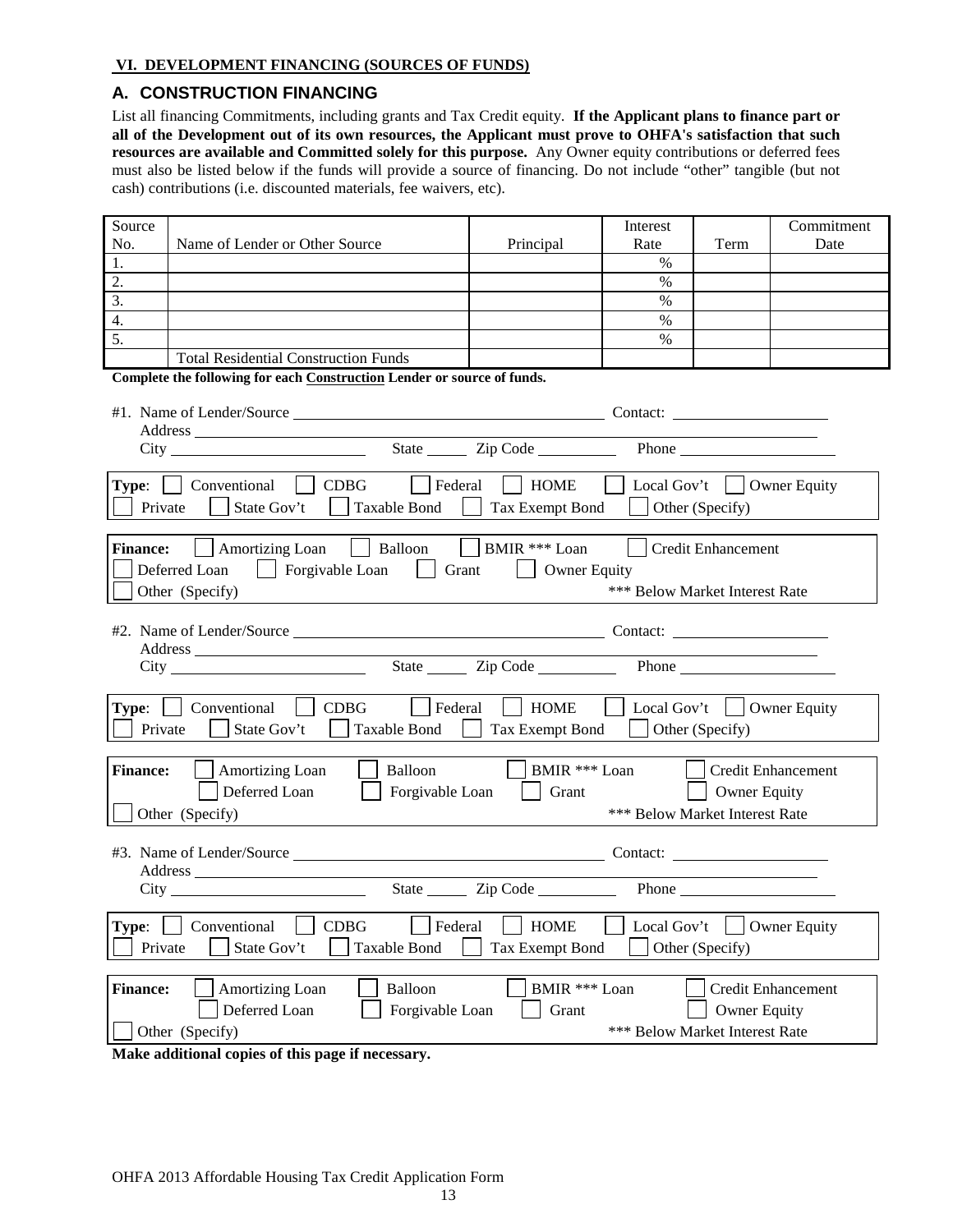#### **VI. DEVELOPMENT FINANCING (SOURCES OF FUNDS) [cont]**

## **B. PERMANENT FINANCING**

List all financing Commitments, including grants and Tax Credit equity. **If the Applicant plans to finance part or all of the Development out of its own resources, the Applicant must prove to OHFA's satisfaction that such resources are available and Committed solely for this purpose.** Any Owner equity contributions or deferred fees must also be listed below if the funds will provide a source of financing. Do not include "other" tangible (but not cash) contributions (i.e. discounted materials, fee waivers, etc).

| Source<br>No.                                                                                          | Name of Lender or Other Source                                                      | Principal              | Interest<br>Rate | Term/<br>Amort  | <b>Annual Debt</b><br>Service                                                                                                                                                                                                 | Commitment<br>Date |
|--------------------------------------------------------------------------------------------------------|-------------------------------------------------------------------------------------|------------------------|------------------|-----------------|-------------------------------------------------------------------------------------------------------------------------------------------------------------------------------------------------------------------------------|--------------------|
| 1.                                                                                                     |                                                                                     | \$                     | $\%$             |                 | \$                                                                                                                                                                                                                            |                    |
| 2.                                                                                                     |                                                                                     | \$                     | $\%$             |                 | \$                                                                                                                                                                                                                            |                    |
| $\overline{3}$ .                                                                                       |                                                                                     | \$                     | $\%$             |                 | \$                                                                                                                                                                                                                            |                    |
| 4.                                                                                                     |                                                                                     | \$                     | $\%$             |                 | \$                                                                                                                                                                                                                            |                    |
| 5.                                                                                                     |                                                                                     | \$                     | $\%$             |                 | \$                                                                                                                                                                                                                            |                    |
| 6.                                                                                                     |                                                                                     | \$                     | $\%$             |                 | \$                                                                                                                                                                                                                            |                    |
|                                                                                                        | <b>Subtotal Permanent Financing</b>                                                 | \$                     |                  |                 | \$                                                                                                                                                                                                                            |                    |
|                                                                                                        | Gross Proceeds Historic Tax Credit                                                  | $\mathbf{\hat{s}}$     |                  |                 |                                                                                                                                                                                                                               |                    |
|                                                                                                        | Gross Proceeds Low-Income Tax Credits                                               | \$                     |                  |                 |                                                                                                                                                                                                                               |                    |
|                                                                                                        | <b>Total Permanent Financing Sources</b>                                            | \$                     |                  |                 |                                                                                                                                                                                                                               |                    |
|                                                                                                        | Complete the following for each Permanent Lender or source of funds.                |                        |                  |                 |                                                                                                                                                                                                                               |                    |
|                                                                                                        |                                                                                     |                        |                  |                 |                                                                                                                                                                                                                               |                    |
|                                                                                                        |                                                                                     |                        |                  |                 |                                                                                                                                                                                                                               |                    |
|                                                                                                        |                                                                                     | State <u>Cip</u> Code  |                  |                 | Phone has a series of the series of the series of the series of the series of the series of the series of the series of the series of the series of the series of the series of the series of the series of the series of the |                    |
|                                                                                                        |                                                                                     |                        |                  |                 |                                                                                                                                                                                                                               |                    |
|                                                                                                        | <b>Type:</b>   Conventional<br>CDBG<br>$\vert$ Federal                              | <b>HOME</b>            |                  |                 | Local Gov't $\vert$ Owner Equity                                                                                                                                                                                              |                    |
| Private                                                                                                | State Gov't<br><b>Taxable Bond</b>                                                  | Tax Exempt Bond        |                  |                 | Other (Specify)                                                                                                                                                                                                               |                    |
|                                                                                                        |                                                                                     |                        |                  |                 |                                                                                                                                                                                                                               |                    |
| <b>Finance:</b>                                                                                        | Amortizing Loan<br>Balloon                                                          | BMIR *** Loan          |                  |                 | <b>Credit Enhancement</b>                                                                                                                                                                                                     |                    |
|                                                                                                        |                                                                                     |                        |                  |                 |                                                                                                                                                                                                                               |                    |
| Deferred Loan<br>Forgivable Loan<br>Other (Specify)<br>Grant<br><b>Owner Equity</b>                    |                                                                                     |                        |                  |                 |                                                                                                                                                                                                                               |                    |
|                                                                                                        |                                                                                     |                        |                  |                 |                                                                                                                                                                                                                               |                    |
| the control of the control of the control of                                                           |                                                                                     |                        |                  |                 |                                                                                                                                                                                                                               |                    |
| State <u>Cip</u> Code <u>Cip</u>                                                                       |                                                                                     |                        |                  |                 |                                                                                                                                                                                                                               |                    |
|                                                                                                        |                                                                                     |                        |                  |                 |                                                                                                                                                                                                                               |                    |
| $\Box$ Federal<br><b>HOME</b><br>Type:<br>Conventional<br>$\vert$ CDBG<br>Local Gov't     Owner Equity |                                                                                     |                        |                  |                 |                                                                                                                                                                                                                               |                    |
| Private                                                                                                | State Gov't<br>Taxable Bond                                                         | Tax Exempt Bond        |                  |                 | Other (Specify)                                                                                                                                                                                                               |                    |
|                                                                                                        |                                                                                     |                        |                  |                 |                                                                                                                                                                                                                               |                    |
| <b>Finance:</b>                                                                                        | Amortizing Loan<br>Balloon                                                          | BMIR *** Loan          |                  |                 | <b>Credit Enhancement</b>                                                                                                                                                                                                     |                    |
| Deferred Loan                                                                                          | Forgivable Loan<br>Grant                                                            | <b>Owner Equity</b>    |                  | Other (Specify) |                                                                                                                                                                                                                               |                    |
|                                                                                                        |                                                                                     |                        |                  |                 |                                                                                                                                                                                                                               |                    |
| #3. Name of Lender/Source<br>Contact:                                                                  |                                                                                     |                        |                  |                 |                                                                                                                                                                                                                               |                    |
| <b>Address</b>                                                                                         |                                                                                     |                        |                  |                 |                                                                                                                                                                                                                               |                    |
| State Zip Code<br>Phone                                                                                |                                                                                     |                        |                  |                 |                                                                                                                                                                                                                               |                    |
|                                                                                                        |                                                                                     |                        |                  |                 |                                                                                                                                                                                                                               |                    |
| Type:                                                                                                  | CDBG<br>Conventional                                                                | Federal<br><b>HOME</b> |                  | Local Gov't     | <b>Owner Equity</b>                                                                                                                                                                                                           |                    |
|                                                                                                        | Private<br>State Gov't<br>Taxable Bond<br><b>Tax Exempt Bond</b><br>Other (Specify) |                        |                  |                 |                                                                                                                                                                                                                               |                    |
|                                                                                                        |                                                                                     |                        |                  |                 |                                                                                                                                                                                                                               |                    |
|                                                                                                        |                                                                                     |                        |                  |                 |                                                                                                                                                                                                                               |                    |
| <b>Finance:</b>                                                                                        | Amortizing Loan<br>Balloon                                                          | BMIR *** Loan          |                  |                 | <b>Credit Enhancement</b>                                                                                                                                                                                                     |                    |
|                                                                                                        | Forgivable Loan<br>Other (Specify)<br>Deferred Loan<br>Grant<br><b>Owner Equity</b> |                        |                  |                 |                                                                                                                                                                                                                               |                    |

**Make additional copies of this page if necessary.**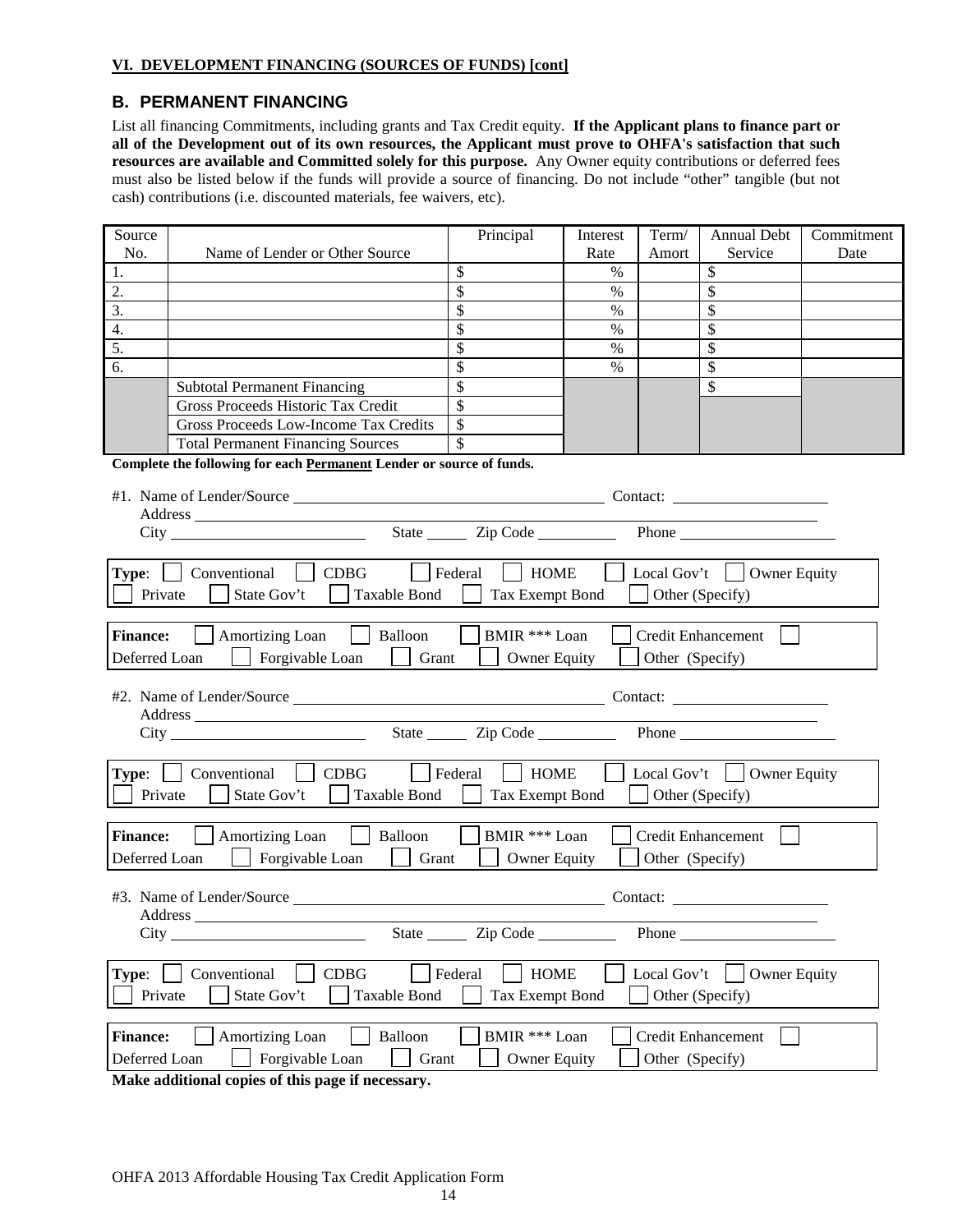## **VII. TAX CREDIT SYNDICATION**

|    | Tax Credit Syndication (Provide as much information and documentation as is available at time of Application.)<br>A. Does this Development qualify for Historic Rehabilitation Credits? Yes<br>If yes, what is the Credit amount? \$ Estimated Gross Proceeds: \$ |                                                                                                                                                                                                                                      | N <sub>o</sub> |                      |
|----|-------------------------------------------------------------------------------------------------------------------------------------------------------------------------------------------------------------------------------------------------------------------|--------------------------------------------------------------------------------------------------------------------------------------------------------------------------------------------------------------------------------------|----------------|----------------------|
|    |                                                                                                                                                                                                                                                                   |                                                                                                                                                                                                                                      |                |                      |
|    | <u> 1989 - Johann Stoff, amerikansk politiker (d. 1989)</u><br>B. Actual or anticipated Syndicators or Equity Sources:<br>1. Name Source                                                                                                                          |                                                                                                                                                                                                                                      |                |                      |
|    | Address                                                                                                                                                                                                                                                           |                                                                                                                                                                                                                                      |                |                      |
|    |                                                                                                                                                                                                                                                                   |                                                                                                                                                                                                                                      |                |                      |
|    | Contact                                                                                                                                                                                                                                                           | <u>state and the state of the state of the state of the state of the state of the state of the state of the state of the state of the state of the state of the state of the state of the state of the state of the state of the</u> |                |                      |
|    | E-mail                                                                                                                                                                                                                                                            | ,我们也不会有一个人的人,我们也不会有一个人的人,我们也不会有一个人的人。""我们,我们也不会有一个人的人,我们也不会有一个人的人,我们也不会有一个人的人,我们                                                                                                                                                     |                |                      |
| 2. | Name Source                                                                                                                                                                                                                                                       | ,我们也不会有一个人的人,我们也不会有一个人的人,我们也不会有一个人的人。""我们,我们也不会有一个人的人,我们也不会有一个人的人。""我们,我们也不会有一个人                                                                                                                                                     |                |                      |
|    | Address                                                                                                                                                                                                                                                           |                                                                                                                                                                                                                                      |                |                      |
|    | $City$ and $(x, y)$                                                                                                                                                                                                                                               | State <u>Cip</u> Code <b>Cip</b> Phone                                                                                                                                                                                               |                |                      |
|    | Contact                                                                                                                                                                                                                                                           |                                                                                                                                                                                                                                      |                |                      |
|    | E-mail                                                                                                                                                                                                                                                            | and the control of the control of the control of the control of the control of the control of the control of the                                                                                                                     |                |                      |
|    | Rent Subsidy Anticipated _________                                                                                                                                                                                                                                | <b>VIII. SUBSIDIES</b>                                                                                                                                                                                                               |                |                      |
|    |                                                                                                                                                                                                                                                                   |                                                                                                                                                                                                                                      |                | <b>Approval Date</b> |
|    | RD (formerly FmHa)                                                                                                                                                                                                                                                |                                                                                                                                                                                                                                      | %              |                      |
|    | HUD Development-Based Section 8 Certificates<br>or HAP Contracts                                                                                                                                                                                                  |                                                                                                                                                                                                                                      | %              |                      |
|    | <b>HUD Vouchers</b>                                                                                                                                                                                                                                               |                                                                                                                                                                                                                                      | %              |                      |
|    | <b>HUD Tenant-Based Certificates</b>                                                                                                                                                                                                                              |                                                                                                                                                                                                                                      | %              |                      |
|    |                                                                                                                                                                                                                                                                   |                                                                                                                                                                                                                                      | $\frac{0}{2}$  |                      |
|    | <b>State</b>                                                                                                                                                                                                                                                      |                                                                                                                                                                                                                                      | %              |                      |
|    | Local                                                                                                                                                                                                                                                             |                                                                                                                                                                                                                                      | %              |                      |
|    | Owner                                                                                                                                                                                                                                                             |                                                                                                                                                                                                                                      | $\%$           |                      |
|    |                                                                                                                                                                                                                                                                   |                                                                                                                                                                                                                                      | $\%$           |                      |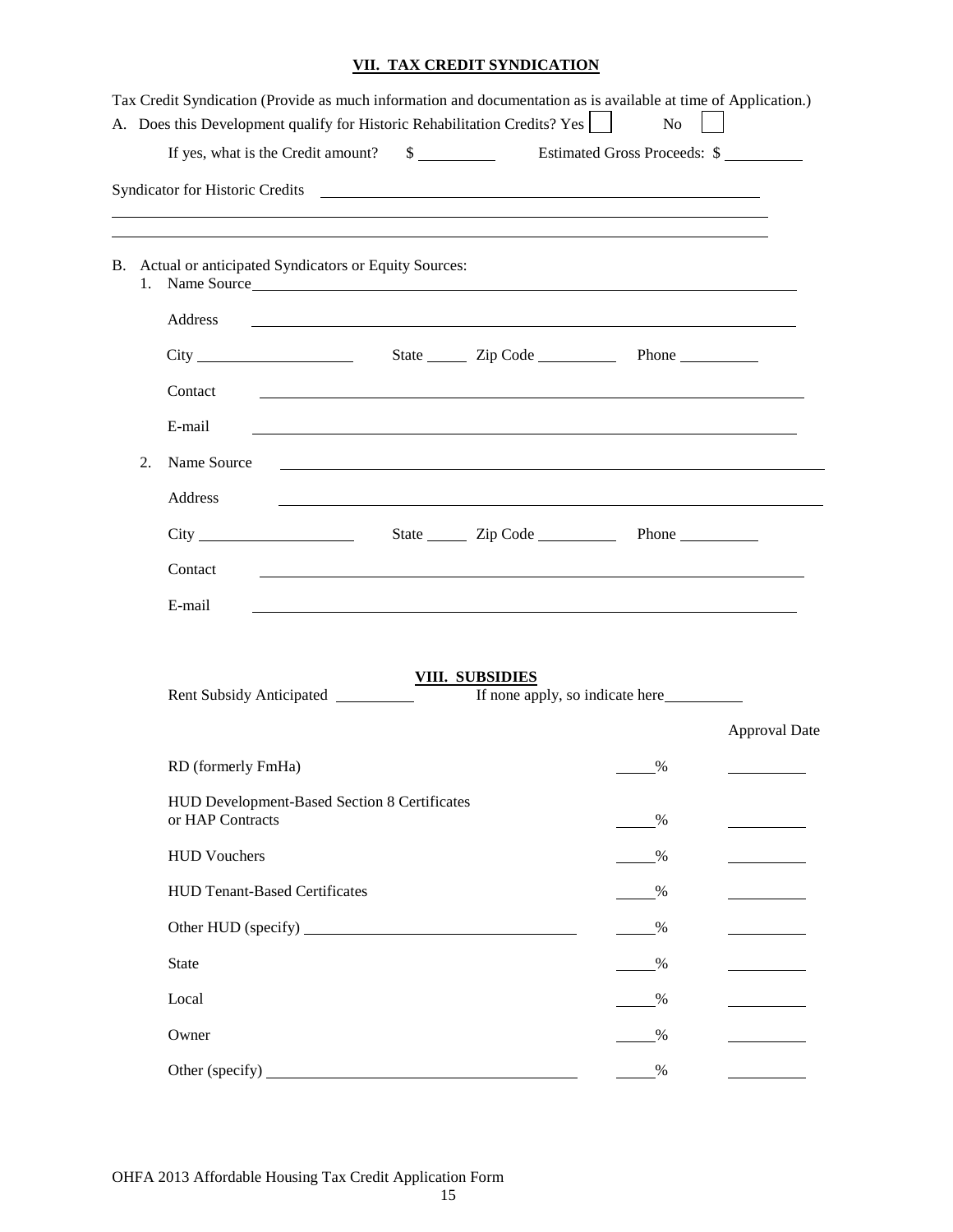

**Instructions are on the first tab.**

**Note!!!**

**Once complete, print the Excel Worksheets and insert at the end of Tab 1 of this Application. Pro forma should be inserted in Tab 3. If these pages are not included, this is an incurable Failed Threshold item.**

**\*If the spreadsheets do not work for your project, contact OHFA Staff.**



#### *XIV. DEVELOPMENT TIMETABLE*

**Indicate the actual or expected date (INCLUDE DAY) by which the following activities will have been completed.** 

| Activity                                                       |
|----------------------------------------------------------------|
|                                                                |
| Site                                                           |
| Option/Contract                                                |
| Carryover                                                      |
| Acquisition                                                    |
| Zoning Approval                                                |
| <b>Tax Abatement</b>                                           |
| <b>Environmental Review Completed</b>                          |
| Plan                                                           |
| <b>Conditional Use Permit</b>                                  |
| Variance                                                       |
| <b>Site Plan Review</b>                                        |
| OHFA 2013 Affordable Housing Tax Credit Application Form<br>16 |
|                                                                |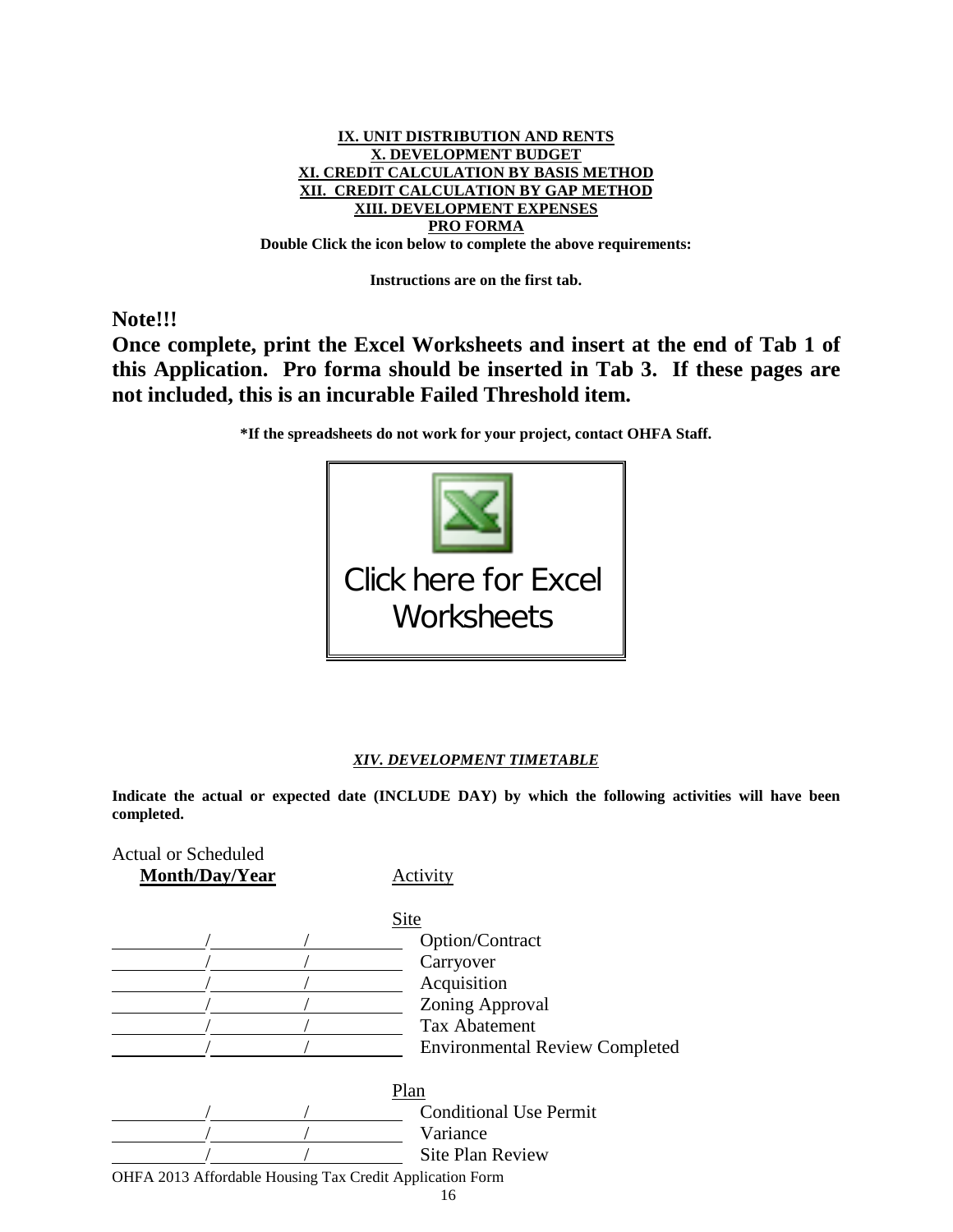| <b>Building Permit</b>            |
|-----------------------------------|
| Final Plans/Specs                 |
|                                   |
| Closing                           |
| <b>Property Transfer</b>          |
|                                   |
| <b>Construction Financing</b>     |
| Loan Application                  |
| <b>Conditional Commitment</b>     |
| <b>Firm Commitment</b>            |
| Closing and Disbursement          |
| Construction                      |
| <b>Construction Start</b>         |
| Progress Review                   |
| <b>Construction Completion</b>    |
|                                   |
| <b>Permanent Financing</b>        |
| Loan Application                  |
| <b>Conditional Commitment</b>     |
| <b>Firm Commitment</b>            |
| Closing and Disbursement          |
|                                   |
| <b>Other Loans and Grants</b>     |
| Type & Source:                    |
| Application                       |
| <b>Closing or Award</b>           |
| <b>Equity Syndication</b>         |
| Letter of Commitment              |
| Partnership Closing               |
|                                   |
| Other                             |
| 10% of Development Costs Incurred |
| Tax Credit Carryover Allocation   |
| Placed-In-Service                 |
| Occupancy of All Low-Income Units |

# **XV. APPLICATION FEE**

Amount of application fee submitted:  $\qquad \qquad$ 

(Make check payable to **OHFA**)

Refer to Section 330:36-4-3(a)(1) for fee amounts.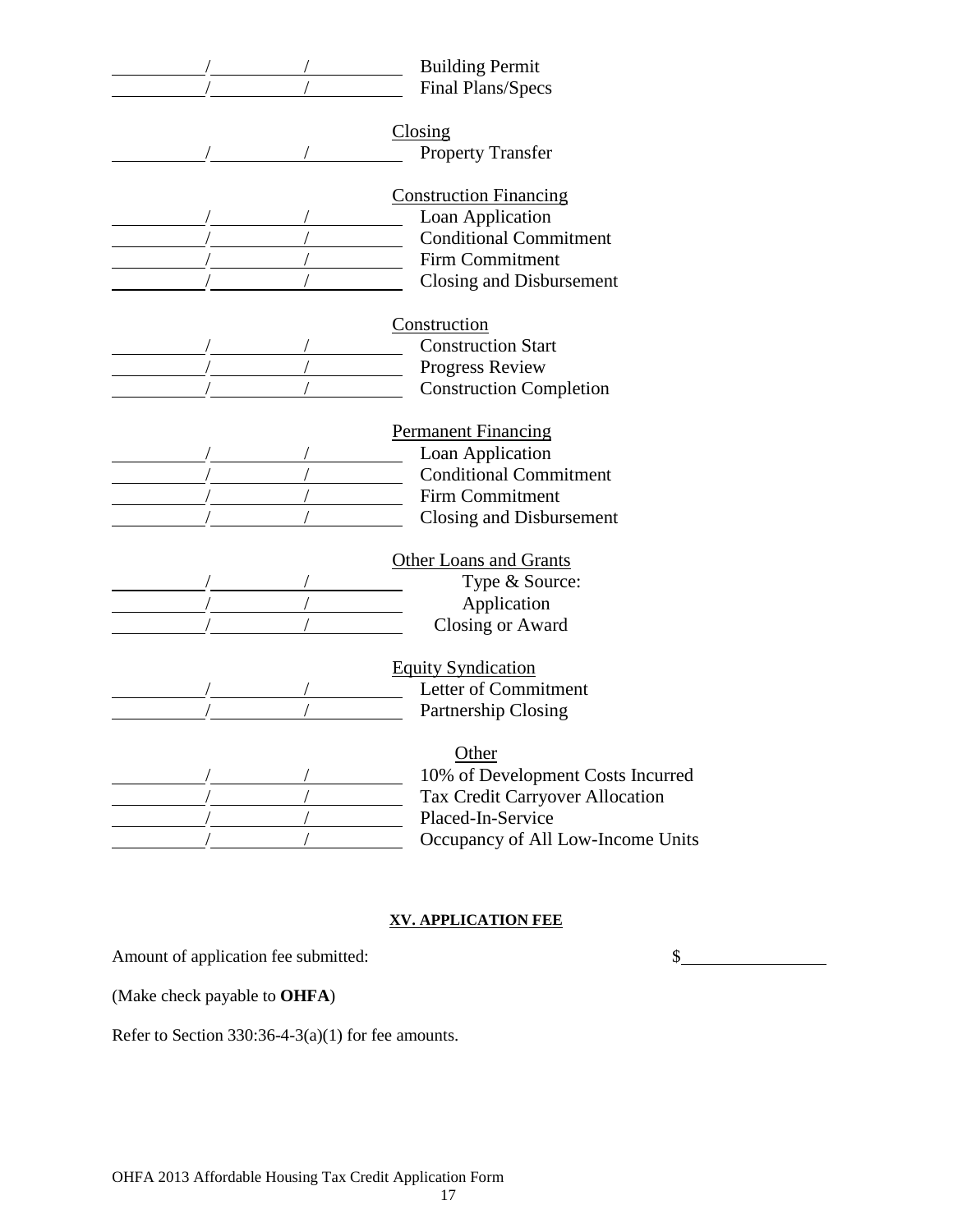### **XVI. APPLICANT AFFIDAVIT**

| <b>STATE OF</b>  |         |
|------------------|---------|
|                  | $)$ SS: |
| <b>COUNTY OF</b> |         |

The undersigned, the undersigned, the undersigned, the undersigned, the undersident of lawful age, being first duly sworn, on oath says that:

- 1. The undersigned is the duly authorized agent of the Applicant submitting the Affordable Housing Tax Credit Application which is attached to this statement, for the purpose of Certifying the facts pertaining to the Application, facts pertaining to the nonexistence of collusion among Applicants and between Applicants and State officials or employees, as well as facts pertaining to not giving or offering of things of value to government personnel in return for special consideration in the Allocation of Affordable Housing Tax Credits pursuant to the Application to which this statement is attached.
- 2. The undersigned, being duly authorized, hereby represents and Certifies that the foregoing information, to the best of his/her knowledge, is true, complete and accurately describes the proposed Development. The undersigned is fully aware of the facts and circumstances surrounding the making of the Application to which this statement is attached and has been personally and directly involved in the proceedings leading to the submission of such Application. Misrepresentations of any kind will be grounds for denial or loss of the Tax Credits and may affect future participation in the Tax Credit Program in Oklahoma.
- 3. Neither the Applicant nor anyone subject to the Applicant's direction or Control has been a party (i) to any collusion among Applicants by agreement to refrain from making Application, (ii) to any discussions between Applicants and any State official concerning exchange of money or other things of value for special consideration in granting an Allocation of Affordable Housing Tax Credits, (iii) to paying, giving or donating or agreeing to pay, give or donate to any officer or employee of the State of Oklahoma or to any officer or employee of Oklahoma Housing Finance Agency, any money or other thing of value, either directly or indirectly, in procuring an Allocation of Affordable Housing Tax Credit pursuant to the Application to which this statement is attached.
- 4. The undersigned is responsible (i) for ensuring that the Development consists or will consist of a Qualified Building(s) as defined in the Code, and will satisfy all applicable requirements of federal tax law in the acquisition, rehabilitation, or construction and operation of the Development to receive an Allocation of Affordable Housing Tax Credit, and (ii) for all calculations and figures relating to the determination of the Eligible Basis for the Building(s) and understands and agrees that the amount of the Affordable Housing Tax Credit is calculated by references to the figure submitted with this Application, as to the Eligible Basis and qualified basis of the Development and individual Buildings. The undersigned Applicant certifies that all builder fees, and Developer fees are properly disclosed and conform to Section 330:36-4-2.1 (b)(c) of OHFA's Rules.